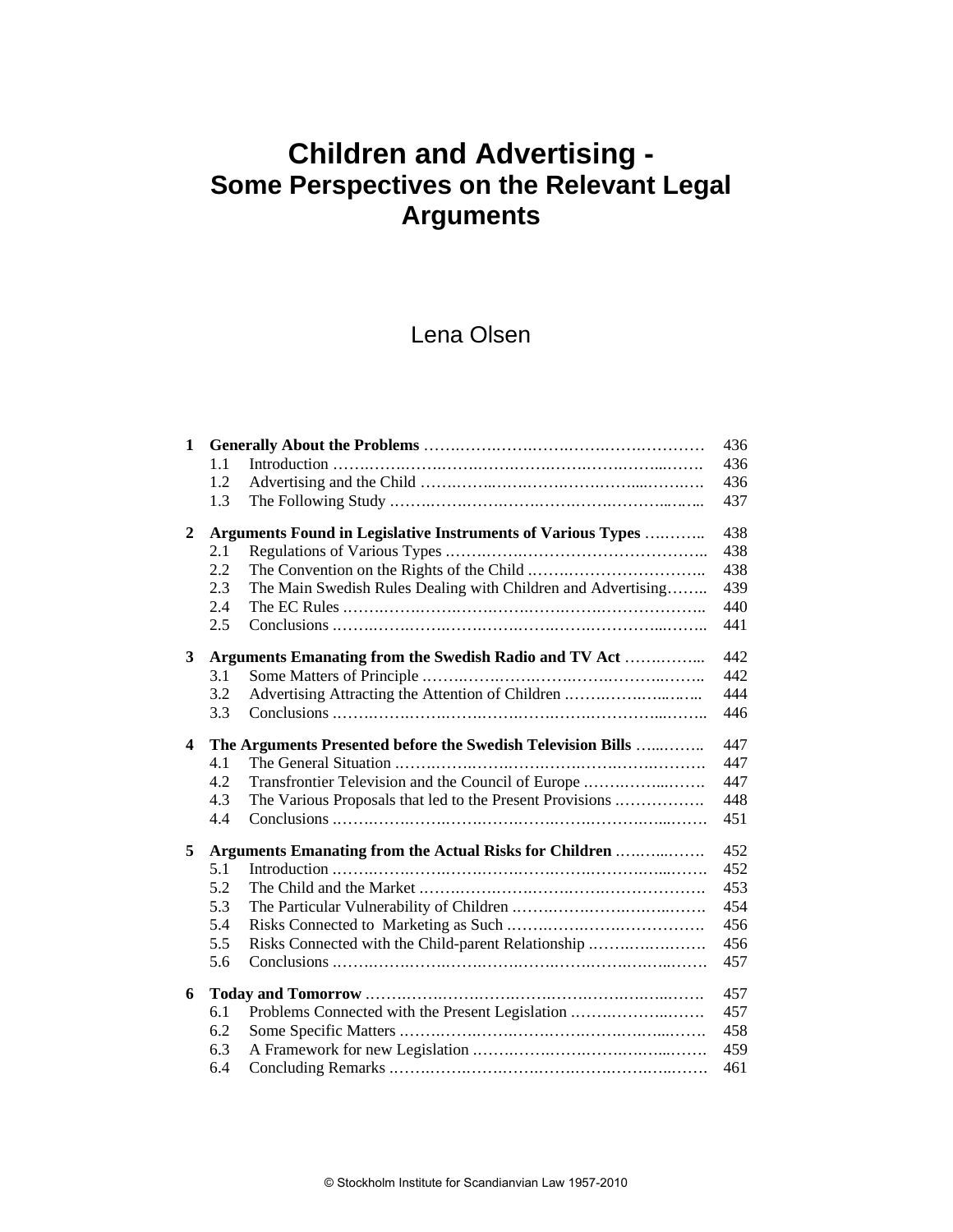## **1 Generally About the Problems**

## *1.1 Introduction*

Commercial activities are widespread with respect to various kinds of consumer goods. Advertising is found almost everywhere in the physical environment as well as in various media. For more vulnerable citizens this could entail problems. There might i.e. be difficulties to understand what marketing/advertising really aims at, i.e. to promote a certain consumer product, or to ascertain that a certain material really is advertising.

However, it is also clear that marketing in general, and advertising specifically, is also indispensable for the functioning of the economic system. According to the European Convention of Human Rights, Article 10, traders also have a right to speech and information. To generally state that commercial communications are bad and should be suppressed is apparently not a good way to argue in connection with legislation in this area, and the law could forbid marketing i.a. for the protection of health, morals or rights of others.

The question also arises how to legislate in connection with children. What are the main reasons for childprotection in this area, how do these relate to the problems at hand and what solutions best adapted to this?

Closely connected to this is the question of who should do what to protect children, i.e. the legislator, parents or the trader. It could be argued that if parents in reality could not do anything and the legislator/traders do not do enough, the child will have to live with the possible problems. It is therefore very important to thoroughly discuss the problems that arise.

The following article will mainly forms the legal rules, although most of the existing rules today could be found in the self- regulation of traders, in particular within the framework of the International Chamber of Commerce  $(ICC)^1$ . The discussion will also mainly deal with the Swedish situation against the background of i.a. the legal system of the European Union. One reason for this is that Swedish legislation probably is one of the most advanced in Europe in its preoccupation with the protection of children. When the concept "children" is used, it covers persons below the age of 18 years, in accordance with the UN Convention on the Rights of the Child (CRC), 1989, Art. 1.

#### *1.2 Advertising and the Child*

 $\overline{a}$ 

There are a number of marketing techniques such as advertising, direct marketing, interactive online marketing and sales promotion. This article, however, will mainly deal with advertising. It has been disputed whether and how advertising really works. It used to be considered that advertising could convince someone to buy something that (s)he had never bought before. Today the picture is much more complicated and subject to competing theories. One important component appears however to be the importance of the creation of consumer habits. This ought to be more economically effective, the earlier the habit is formed. Thus advertising could be directed towards children. Even if the primary intention is not to address children it could be good to involve children

<sup>1</sup> *See Advertising and Marketing Communication Practice*. Consolidated ICC Code.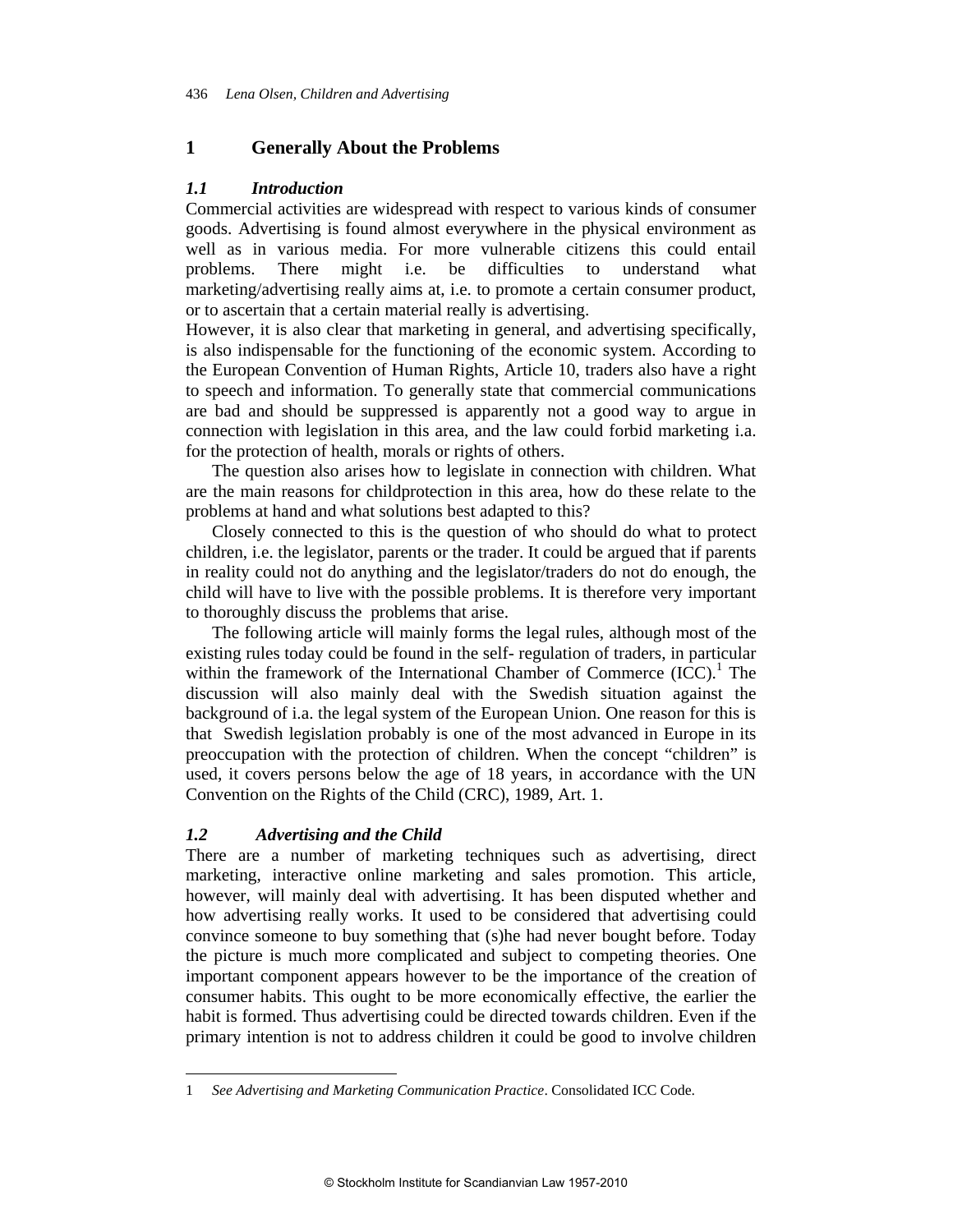as well. Thus, an advertisement could be devised in such a way that it is likely to be noticed by children.<sup>2</sup> Children could also be totally irrelevant to the trader and yet might still be reached by advertising.

Advertising could take place through various media. The most important Swedish rules concern TV advertising, but today Internet, TV games, etc., are also important sources for advertising to children. Of importance is also the fact that media of today are converging in various ways.

Marketing in general and advertising in particular could concern various kinds of goods. There are products of interest for *children only*, such as cheap toys, for *children and adults*, such as a bit more expensive toys, etc., and/or products that both children and adults appreciate like sweets and ice cream, for *adults generally* as children generally are not interested in i.a. products for the building, repair or maintenance of buildings, or for *adults only*, i.e. goods or services that children are not allowed to buy at all.

Children are also a complicated group among citizens. First, from the day of birth they develop into an adult person in 18 years. This means that their capacity to understand the world and to act in it is evolving during the childhood and a 17 year old does not have the same needs or interests as a 8 years or 4 years old. Second, society of today is also very rich in products, producers, media, subcultures, etc., which means that parents have immense difficulties in controlling what their kids do and what advertising reaches them. This influence also emanates from other European states than Sweden. Third, children also have a fair amount of money.<sup>3</sup> When one also considers that they are generally interested in a smaller number of products, they appear to be very important in connection with the products that they actually consume. This means that children could be very important targets for some advertisers. Fourth, they are the children of parents, who are, at least in Sweden, legally responsible for their upbringing and, as the number of children in each family is generally lower than it was 100 years ago, children would with all certainty play a more important role in the family of today.

#### *1.3 The Following Study*

The aim of this study is threefold: to clarify which problems/arguments the legislators have appreciated as important, to try to deepen the discussion as to the possible risks, and, finally, to discuss whether the problems/arguments/risks found could be legally provided for in a better way. The study is to a large extent based on the book *Barnet, marknadsföringen och rätten*. 4 Thus, first an overview of the relevant legislation will be made, which involves Swedish as well as European rules and international conventions. This will be done in Chapter 2. Then it is necessary to analyse the Swedish prohibition a bit more

<sup>2</sup> Handsley E., Nehmy, Ch., Mehta, K. and Coveney, J. *Media, public health and law: A lawyer's primer on the food advertising debate*, Media & Arts Law Review 2007, Vol 12 p 101.

<sup>3</sup> See below Ch. 5.2.

<sup>4</sup> Olsen, L. *Barnet, marknadsföringen och rätten* (The Child, the Marketing and the Law) Norstedts Akademiska Förlag 2006.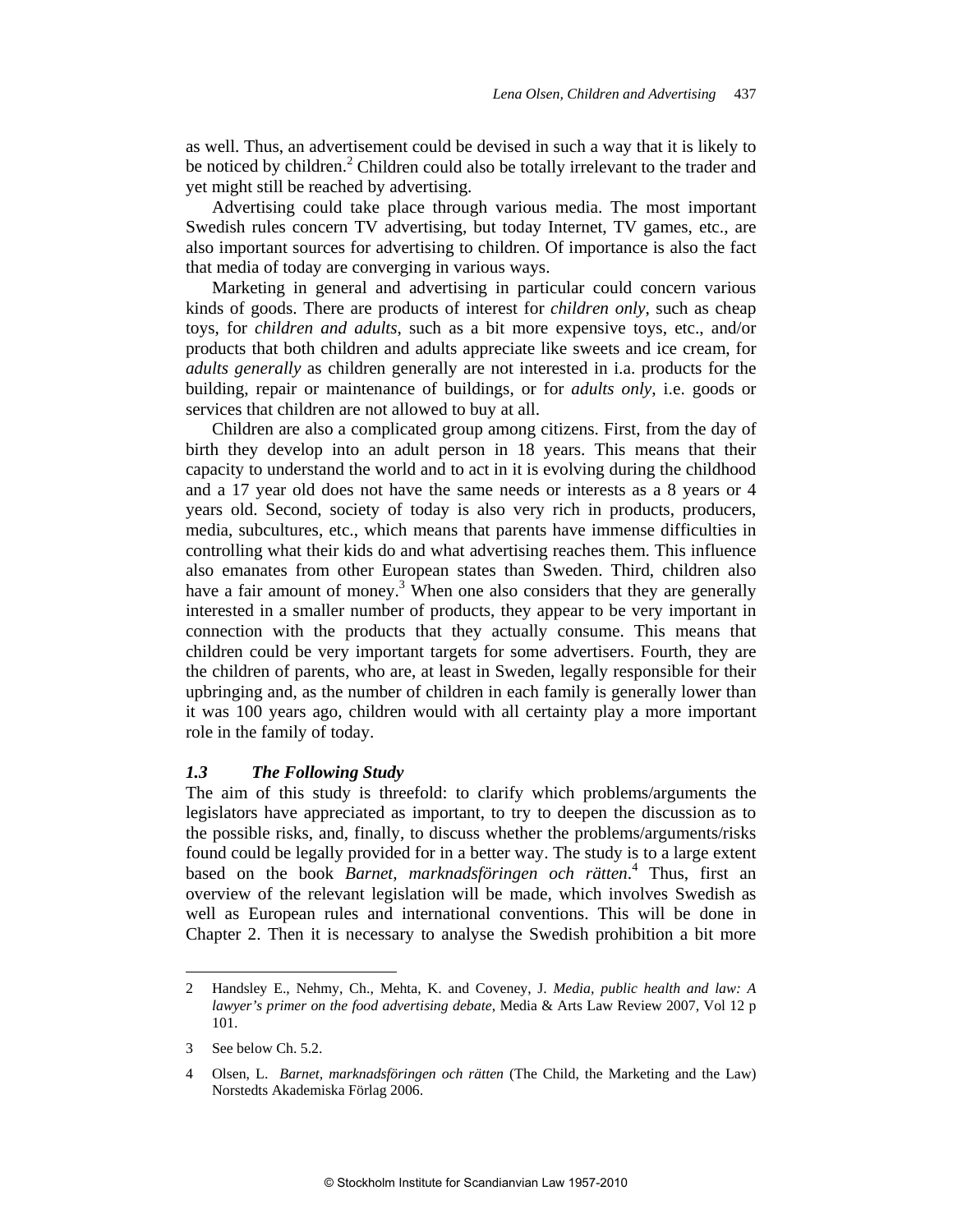closely, Chapter 3 and the arguments put forward in the proposals before the bill, Chapter 4. There is also a need to go into some of the risks posed to children in connection with advertising generally, Chapter 5. Finally, a *lege ferenda* discussion will take place, Chapter 6.

## **2 Arguments Found in Legislative Instruments of Various Types**

## *2.1 Regulations of Various Types*

The regulations of importance in connection with children are wide-ranging. First, there is the UN Convention on the Rights of the Child. There is also national legislation in the Swedish Parents' and Children's Code dealing with the status of the child within the family. However, these rules will not be dealt with here.<sup>5</sup> I will limit myself to the Swedish commercial practices legislation and to the particular TV rules dealing with children and advertising. It is also important to briefly describe the EC rules of significance, i.e. the new Commercial Practices Directive and the TV without frontiers directive, with regard to children and advertising. Only to a limited extent will various court cases be considered.

## *2.2 The Convention on the Rights of the Child*

The UN Convention on the Rights of the Child (CRC) was introduced in 1989 and has been ratified by every state in the world except the US and Somalia. It is apparent that the convention, given this widespread ratification, is of considerable importance. The Swedish legislator has also expressed that Swedish legislation generally has gone further than the Convention and that it is important that this remain the case in the future as well. $<sup>6</sup>$ </sup>

The Convention lays down the duties of the signatory States. There are no express provisions dealing with children and marketing.<sup>7</sup> The provision in Article 32, i.e. the right of the child to be protected from various kinds of exploitation, is not relevant in connection with advertising.<sup>8</sup> However, the main principles found in Articles 2, 3, 6 and 12 are very important. They deal with the prohibition against discrimination, the best interests of the child, the right to development and the right to be heard. It is also necessary to stress that children have a right to information, Articles 13 and 17. Even if the Convention stresses the rights of the child, the states also have duties to protect children to an extent "necessary for his or her well-being, taking into account the rights and duties of

<sup>5</sup> For the family law rules of importance for children acting as consumers – see Olsen, ibid. p. 45-49,

<sup>6</sup> Prop. 1997/98:182 p. 18.

<sup>7</sup> The importance of the UN Convention of the Rights of the Child 1989 in connection with advertising is discussed more fully in Olsen, ibid. p. 28-45.

<sup>8</sup> Van Bueren, G. *The International Law on the Rights of the Child* 1998 Chapter 10, differs between economic, sexual and other forms of exploitation, including social exploitation, but none covers situations of interest here.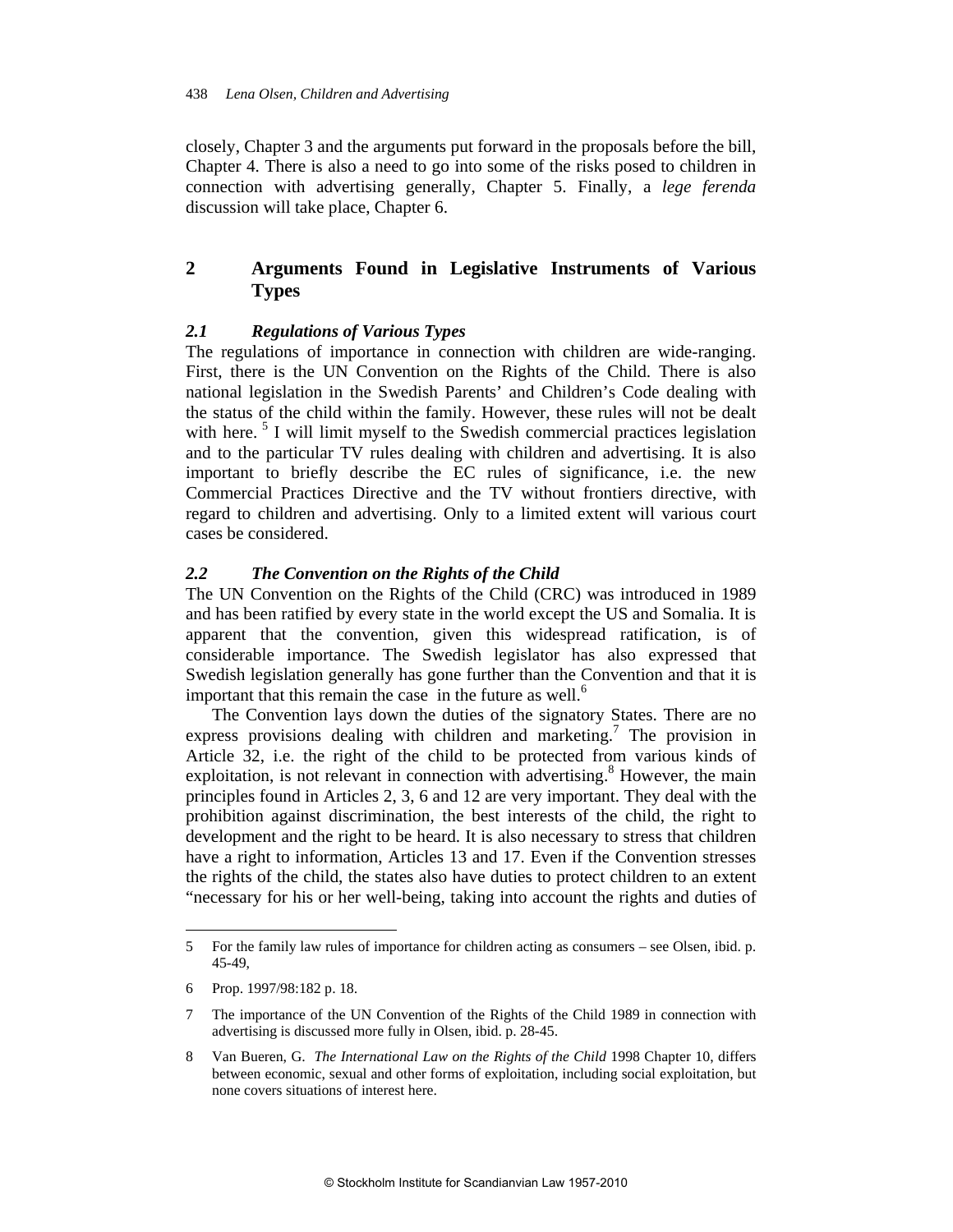his or her parents, legal guardians, or other individuals legally responsible for him or her", Article 3.2. In this regard one has to mention the principle of the children's evolving capacities, i.e. that children develop over time, Article 5. This could be said to mean that the need for protection is greater the younger the children are, while their rights become more important the older they become.<sup>9</sup>

#### *2.3 The Main Swedish Rules Dealing with Children and Advertising*

There is no express rule in the present Marketing Practices Act (MPL) (1995:450), that concerns children and marketing. Instead the responsible Minister, in connection with an earlier act, has stated that there are reasons to require particular honesty and trustworthiness in relation to consumer groups that could be regarded as less critical, such as children.<sup>10</sup> This has led to i.a. a prohibition in the case law applying the Act, against advertising directly addressed to children below the age of  $16<sup>11</sup>$ . There is also an express prohibition in the Alcoholic Beverages Act (1994:1738) 4:8, against various marketing practices directed towards or depicting children or young people below the age of 25.

 The rules for the protection of children in connection with TV advertising were originally included in the Radio Act<sup>12</sup> of 1991.<sup>13</sup> Since 1996 the rules are found in the Radio and TV Act (RTVA) (1996:844). The best known rule in the Swedish system is the prohibition against advertising attracting the attention of children below the age of 12 years in the RTVA 7:4 p. 1.

The prohibition became more widely known in Europe after the European case Konsumentombudsmannen v. De Agostini et al. $^{14}$  It dealt with TV advertising addressed to children by an Italian firm, over a) TV4, i.e. a Swedish TV commercial channel, and b) TV3 and Channel 5, i.e. commercial channels based in England. The general result was that Sweden was not allowed to apply the prohibition in the RTVA with relation to the channels based in England, only vis-à-vis Swedish TV4.

There are also other rules in the RTVA aiming at the protection of children. In 7:4 p 2 there is a prohibition against the use of persons or figures playing a prominent part in a programme mainly directed towards children below the age of 12 years. The relevant state authority dealing with this rule as well as the above-mentioned general prohibition is the Consumer Agency, 9:2. Further, all advertising interrupting programmes mainly directed towards children below the

- 10 Prop. 1970:57 p. 69.
- 11 MD 1999:26.

- 12 SFS 1966:755.
- 13 SFS 1991:1066.

<sup>9</sup> The principles for this appear in the Commission of the rights of the child General Comments CRC/C/GC/7 2005 *Implementing child rights in early childhood* and CRC/C/GC/4 2003 *Adolescent health and development in the context of the Convention on the rights of the child*. Thus the right to information for children below eight years is not mentioned at all while the same right for adolescents is of fundamental importance.

<sup>14</sup> Konsumentombudsmannen v. De Agostinis Förlag m.fl. [1997]C-34/95 and C-36/95 ECR I-3843.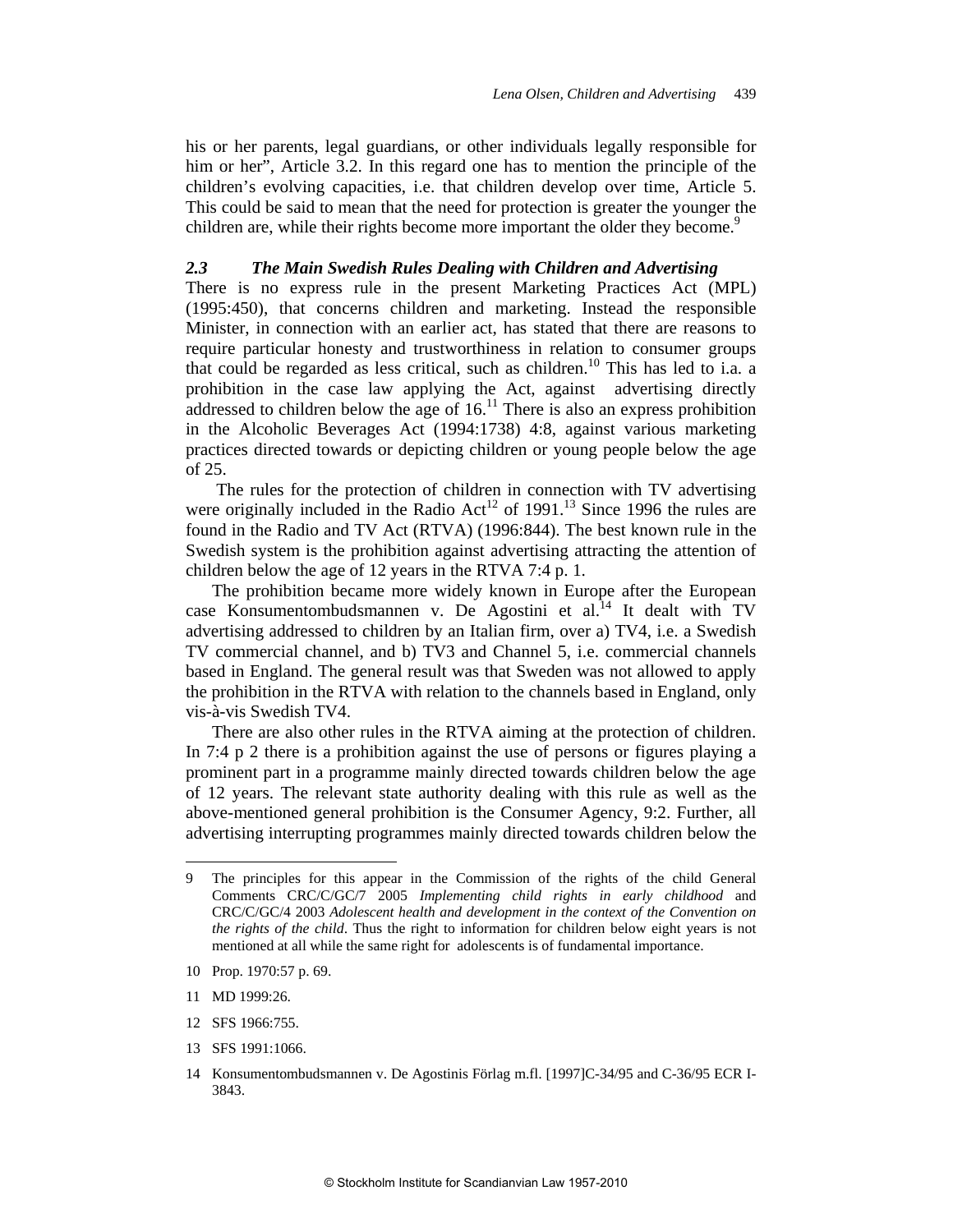age of 12 years, is prohibited, 7:7b. Nor may advertising be sent directly before or after such a programme. The relevant state authority dealing with this provision is the Swedish Broadcasting Commission, 9:2. Beside these rules, the provision in RTVA 6:2 should be mentioned. According to this rule, programmes with excessive violence and pornography should not be transmitted during such a time when there is a substantial risk that children could see them.

#### *2.4 The EC Rules*

One problem in connection with the Swedish rules, and in particular the general prohibition in the RTVA, is that the EC rules are very different. To the extent that the EC rules are of a minimum character Swedish legislation is allowed to diverge.<sup>15</sup> However, when a total harmonization is intended through a directive it becomes more difficult. As the EC directive relating to misleading advertising (84/450/EEC) was of a minimum character and did not even mention the fact that certain consumers are particularly vulnerable, the most important rules were found in the Television-without-frontiers directive (TWFD) 89/552/EEC with amendments 97/36/EC.

First, the TWFD Article 16 directly targets advertising and children. The general idea is that advertising shall not cause moral or physical detriment to minors. This is accomplished through four, more particular rules as to advertising: a) it shall not directly exhort minors to buy a product or a service by exploiting their inexperience or credulity; b) it shall not directly encourage minors to persuade their parent or others to purchase the advertised products; c) it shall not exploit the special trust minors place in parents, teachers or other persons; and finally d) it shall not unreasonably show minors in dangerous situations. Second, there is also a particular rule dealing with alcoholic beverages in Article 15, which states that such advertising may not be aimed specifically at minors, or depict minors consuming such beverages. Third, there are also rules as to the possibility to interrupt children's programmes with advertising and teleshopping. Thus, according to Article 11, children's programmes may not be disrupted if they are of a duration of less than 30 minutes. Finally, according to TWFD Article 22 the television broadcasts may not include programmes which might seriously impair the physical, mental or moral development of minors. The rule particularly focuses on pornography or gratuitous violence.

There have been a lot of difficulties with the directive, as new sorts of advertisements and marketing appear on the screen. A number of these new forms have been dealt with i.a. in an Interpretative Communication by the Commission.<sup>16</sup> However, the technological development in particular, where i.a. linear, i.e. television, and non-linear, i.a. on-demand technology, are converging, makes it necessary to take a combined approach. Thus there is political agreement as to a specific Audiovisual Media Services Directive. However, there appears to be no substantial change in the attitude described above in

<sup>15</sup> This was also the reason behind the De Agostini case.

<sup>16</sup> *Commission interpretative communication on certain aspects of the provisions on televised advertising in the "Television without frontiers" Directive* OJ C 102, 28.4.2004.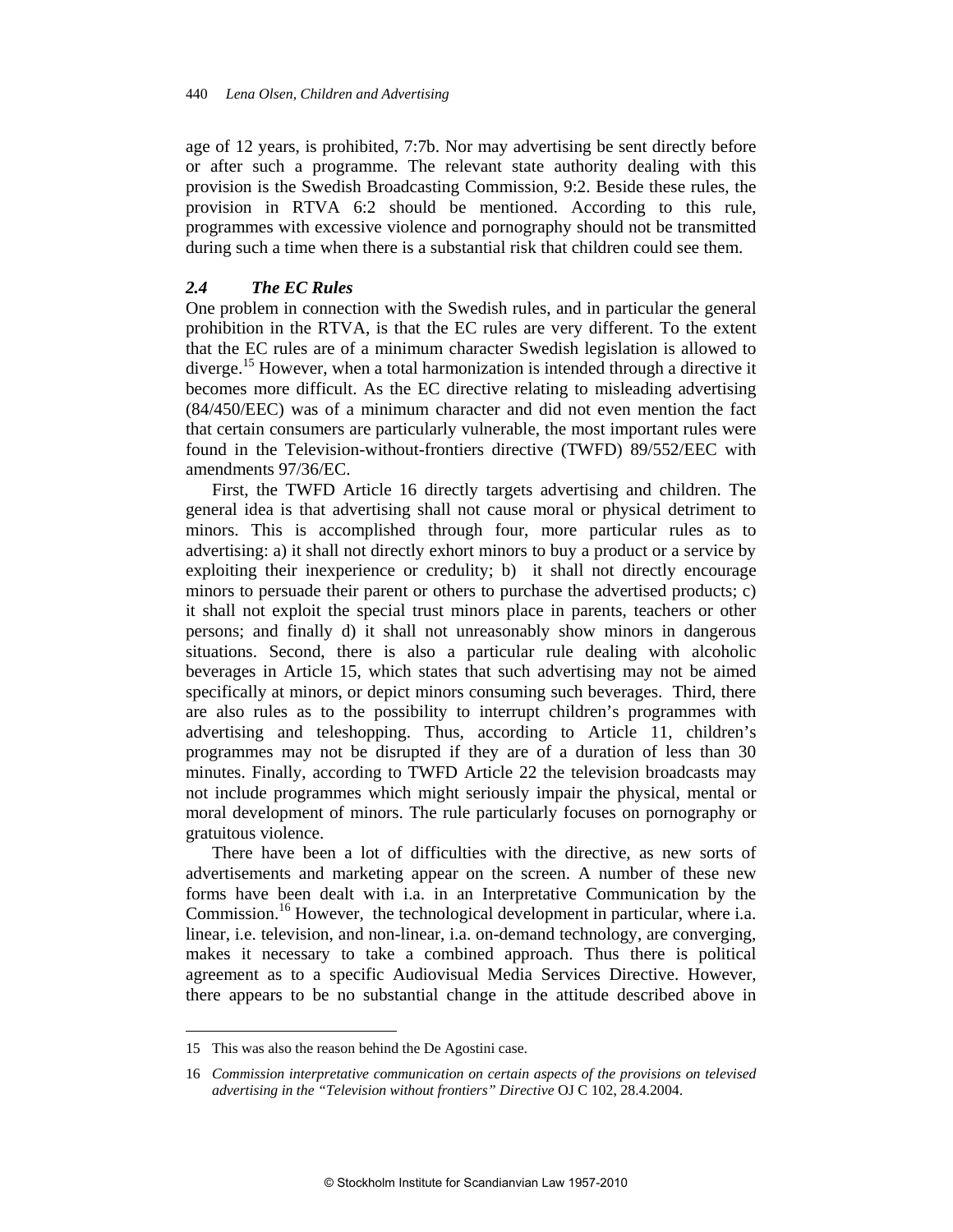connection with the TWFD, as to the relevant arguments in connection with children and advertising.

The Misleading Advertising Directive and the TV-without-Frontiers directive, in the part dealing with advertising, are only minimum directives, which explains the judgement in the De Agostini case. However, the new general directive dealing with marketing directed to consumers, i.e. the Unfair Commercial Practices Directive (UCPD) 2005/29/EG, means a total harmonization. It would thus be impossible to have particular rules contrary to the directive. However, this would also depend on whether the directive have been dealing with children and marketing. The UCPD is limited to some extent. It deals with commercial practices that traders use towards consumers and is limited to the protection of the economic interests of the consumer, Article 1. The question thus appears to be to what extent children could be regarded as consumers with economic interests only, a question to be discussed later.

The UCPD applies to unfair commercial practices that the trader is using before, during and after contracting, Article 2(d). An important concept in the directive is also the average consumer, who is reasonably well-informed, reasonably observant and circumspect, Preamble para 18. However, the directive also seeks to protect particularly vulnerable consumers and, in particular, the average member of that group. The protection of children appears in Article 5, where unfair commercial practices are prohibited, s. 1. A commercial practice is unfair if it is contrary to the requirements of professional diligence and distorts the economic behaviour of the average member, when the practice is addressed to a particular group of consumers, s. 2. Further, commercial practices which are likely to materially distort the economic behaviour only of particularly vulnerable consumers, such as children, shall be assessed from the perspective of the average member of that group, s. 3. An unfair commercial practice also appears when it is aggressive, Article 8, i.e. when it significantly impairs the average consumer's freedom of choice. In an annex to the directive a number of practices are described which are i.a. considered as aggressive. Thus, a direct exhortation to children to buy advertised products or to persuade their parents or other adults to buy for them, is regarded as aggressive, number 28.

#### *2.5 Conclusions*

Apparently there are a number of problems/arguments appearing in the various sources. The CRC generally stresses the rights of the child to be recognized, as well as the need for protection, and more specifically that the needs of children differ between various stages of childhood. Swedish legislation is adapted to this idea, as different ages are mentioned in the legislation, and this could be seen as a deficiency in the EC rules. However, the age mentioned in the RTVA is rather high, which means that children in the middle group are denied advertising as to objects of more specific interest to them. This could be regarded as a lack of respect for the rights of these children. On the other hand, the EC rules recognise the rights of information also with regard to the youngest children, when they hardly have any capacity at all to evaluate the information. Thus the need for protection of the youngest is not considered by the EC.

When comparing the Swedish and EC rules, the former entail that children below the age of 12 years should not encounter any advertising at all, when only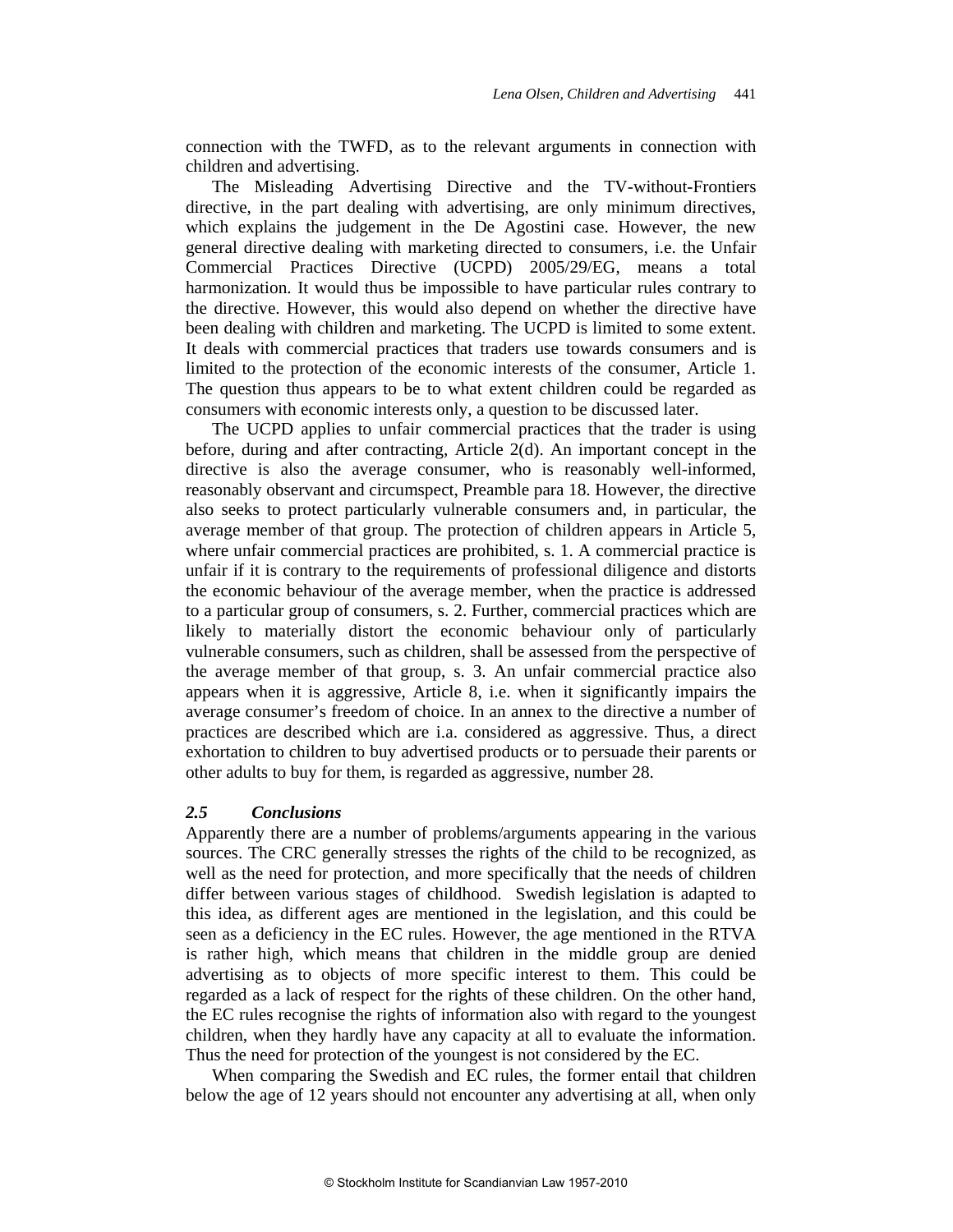watching children's programmes. If they also watch other programmes they should not be exposed to advertising addressed specifically to them. Children above 12 years are only governed through the general Marketing Act, although some children in this group are also protected if they are watching younger children's programmes.

Besides television advertising, the arguments relate to advertising directly addressed to children below the age of 16, the fact that advertising includes pictures of children and a type of goods as dangerous as alcoholic beverages.<sup>17</sup>

The EC rules differ from the Swedish ones The main Swedish rule deals with advertising addressed to children, while the EC rules mainly deal with advertising reaching children. This is an important distinction which needs further elaboration. The UCPD stresses the fact that children could be regarded as consumers, or, rather, that the consumer have to have economic interests of his/her own. Different rules in the Swedish, as well as the EC could also serve as arguments to be compared. Thus the exhortation to children to buy and the exhortation to children to persuade their parents or other adults to buy goods for them appears in the TWFD as well as the UCPD, and they also appear in the Swedish Consumer Agency/Ombudsman's Interpretative advice. The "argument" in the TWFD, that children should not be depicted in dangerous situations could be said to be the counterpart of the Swedish prohibition against the depiction of children in connection with advertising for alcoholic beverages. However, it is not clear whether there are any counterparts to the rule/argument, that advertising shall not exploit the special trust minors place in parents, teachers etc.

Finally, the Swedish rules as to characters playing a prominent role in children's programmes and the prohibition against interruptions could perhaps be regarded as a support to children's culture, uninterrupted by adults' commercial interests..

## **3 Arguments Emanating from the Swedish Radio and TV Act**

## *3.1 Some Matters of Principle*

 $\overline{a}$ 

**3.1.1 The general prohibition against TV advertising aimed at children**  The provision in RTVA 7:4 reads as follows:

"Commercial advertising in a television broadcast may not be designed to attract the attention of children under 12 years of age.

Individuals or characters, who play a prominent part in programmes which are primarily addressed to children under 12 years of age, may not appear in commercial advertising in a televisions broadcast."

It is mainly the first part of the provision that will be discussed below. However it is also interesting to compare the different wordings of the two parts. The first appears to be directed towards how the child is reacting to the advertising, while

<sup>17</sup> In Sweden there is a case law-based prohibition against depicting children in dangerous situations – MD 1979:24.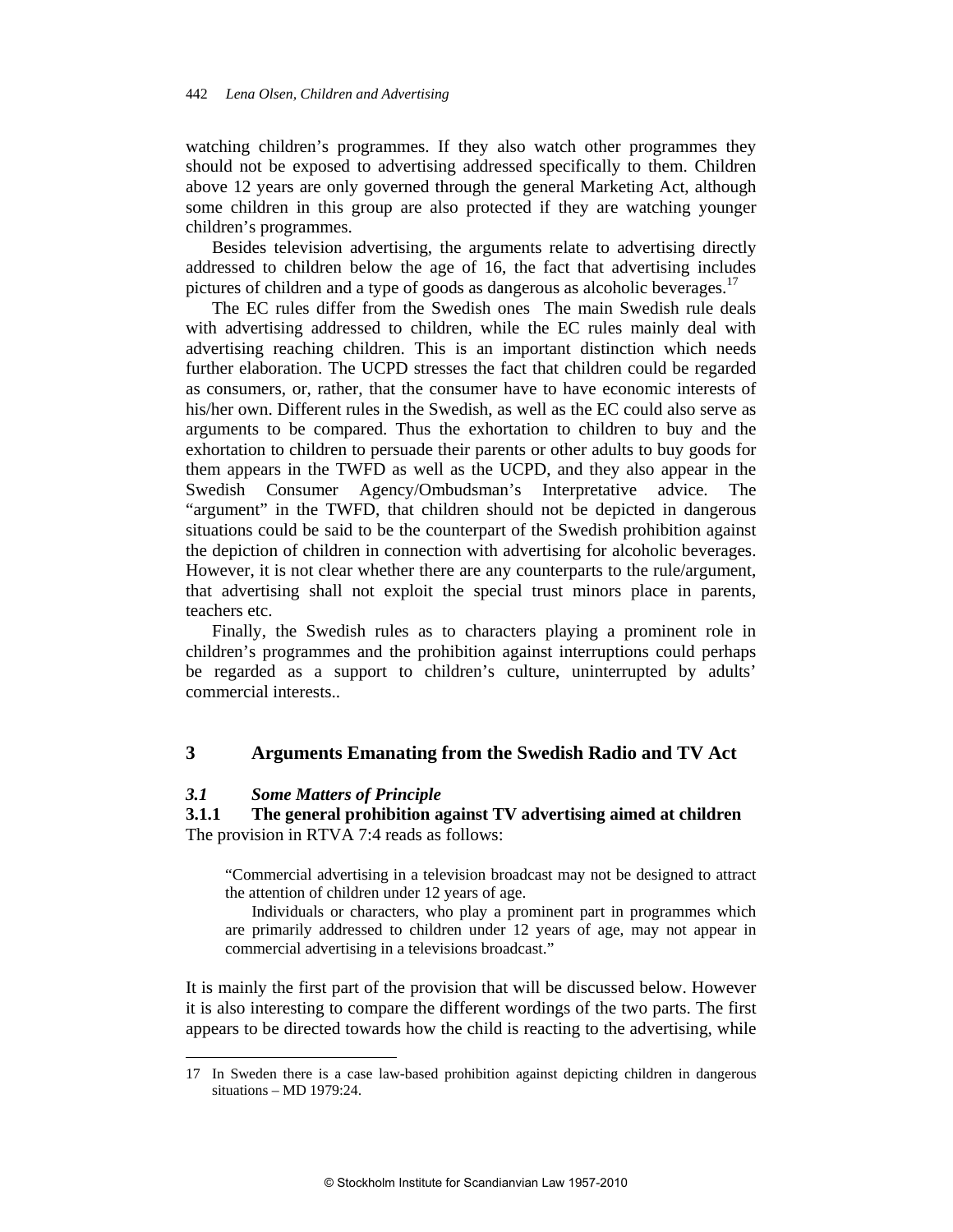the second concerns to whom the programme is directed. The difference will be discussed in greater depth below.

There have been six cases from the Marketing Court dealing with television advertising and children. Of these there was a court prohibition in 4 cases, but in 3 cases the Consumer Agency to some extent failed. Before the more detailed discussion of the RTVA 7:4 part 1, some matters of principle will be dealt with.

#### **3.1.2 One general prohibition or particular restrictions?**

The first question that arose in the 1990/91 Bill to amend the Radio Act was whether there should be a total prohibition or whether particular restrictions would suffice. As examples of regulations taking the latter approach the Minister mentions the ICC Code of Advertising Practices, the Swedish Marketing Act, and in particular the fact that the Swedish law does not generally support the idea that advertising through a certain medium should be unfair.<sup>18</sup>

However, the Minister for the Bill draws the following conclusion:

"According to my view, a medium with such a persuasive force as television should not be allowed for advertisements that particularly address themselves to younger children. Younger children could not always differentiate between advertising and ordinary television programmes. Nor do they always understand that the purpose of advertising is to lure the addressee into buying. Thus they accept the message of the advertisement without the scepticism that older children and teenagers have learnt to develop. A concurrent aspect is also that children watch TV a lot. Children's programmes often receive very high ratings within those age groups to which they are directed. TV could thus constitute a particularly effective medium for advertisements aimed at influencing younger children. To use television in that way would however clearly be contrary to the interests of children."19 *(The author's translation.)* 

In the 1995/96 Bill, i.e. for the Radio and TV Act, the responsible minister states that the matter is closely connected with the question of advertising identification.<sup>20</sup> It is also mentioned that TV4 during  $1992-1995$  had breached the prohibition about 10 times, which according to the Minister meant that advertising to young children is effective and profitable. $^{21}$ 

<sup>18</sup> Prop. 1990/91:149 p. 120.

<sup>19</sup> Prop. 1990/91:149 p. 121 "Enligt min mening bör emellertid ett medium med så stor genomslagskraft som televisionen inte alls få användas för reklam som särskilt vänder sig till yngre barn. Yngre barn kan inte alltid skilja mellan reklaminslag och vanliga TVprogram. Inte heller förstår de alltid att avsikten med reklaminslag är att locka till köp. Därmed tar de till sig reklamens budskap utan den skepsis som äldre barn och tonåringar lär sig utveckla. Samtidigt ser barn mycket på TV. Barnprogrammen får ofta mycket höga tittarsiffror inom de åldersgrupper som programmen vänder sig till. TV kan därför vara ett särskilt effektivt medium för reklam som syftar till att påverka yngre barn. Att använda televisionen på det sättet skulle emellertid strida klart mot barnens intressen."

<sup>20</sup> Prop. 1995/96:160 p. 116. If the only reason for the rule is advertising identification, it would in my view be very difficult to argue that the rule is not covered by the new EC directive.

<sup>21</sup> Ibid.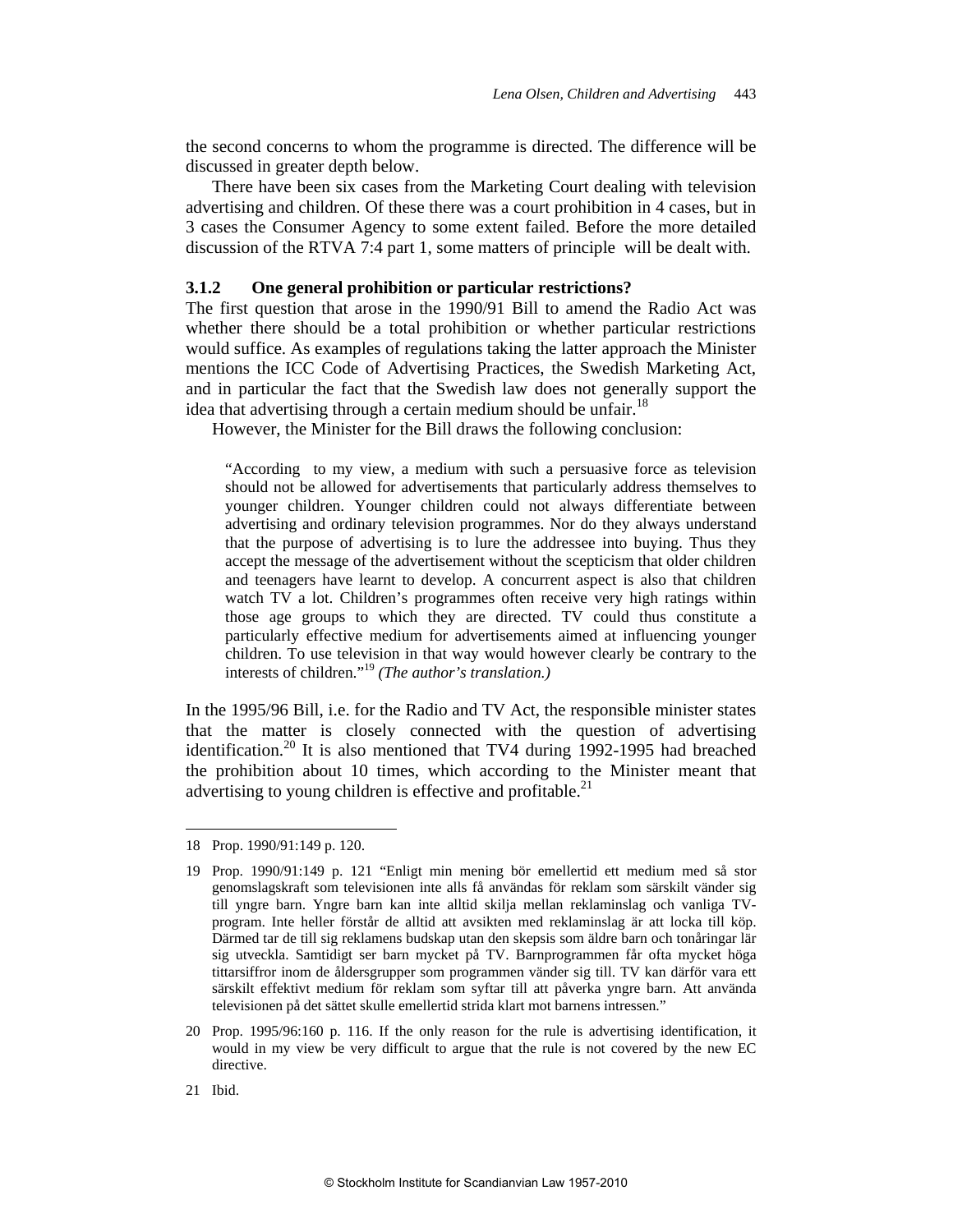The reasons for the prohibition are not altogether clear. Should the fact that children do not understand the objective of advertising be regarded as a matter of advertising identification. And what is "the interests of children"? Is it the weakness of the child that is the essence or is it something else, perhaps the commercial influence as such? But there is no general discussion as to when commercial influence could be regarded as particularly dangerous.

## **3.1.3 Advertising "attracting the attention of" compared with "addressed to"?**

Furthermore, it is difficult to understand why different wordings are used in the same provision. The problem is not specifically discussed in the Bill. Indeed, the responsible minister with relation to both parts of the RTVA 7:4 refers to "rikta", i.e. address to. However, he also stresses the fact that advertising could be addressed to children although it is not specifically designed with regard to this group.<sup>22</sup> The wording thus appears to have been chosen to stress that the judgment should be objective, and not subjective as to the actual intentions of the relevant trader.<sup>23</sup> If this contention is correct the two different wordings in practice appear to have the same meaning.

## **3.1.4 The relevant age group**

As will be seen below in connection with earlier proposals, the relevant age group was there defined very differently and 9 and 10 years were mentioned as well as 14 years. In the original Bill the relevant age group was defined as "younger children". However, this concept was criticised by the Council on Legislation as being too vague.<sup>24</sup> According to the Council the intention appeared to be to cover children below adolescence and thus proposed the 12 year age limit. This idea was accepted by the responsible minister.<sup>25</sup> According to this view there are just two groups of children in connection with TV advertising, i.e. adolescents and younger.

## *3.2 Advertising Attracting the Attention of Children*

## **3.2.1 The evaluation of the purpose**

As has been seen above the prohibition deals with TV advertisements which, from an objective perspective, appear to be directed towards children below the age of 12 years, and the question that arises is how to ascertain that such is the case. How to judge the purpose is not at all mentioned in the Act itself. However it was discussed in the original Bill.<sup>26</sup> The Consumer Agency has also agreed with the traders about an "Interpretative advice".<sup>27</sup> Thus, all important aspects

- l 22 Prop. 1990/91:149 p. 122.
- 23 See also MD 2000:14.
- 24 Prop. 1990/91:149 p. 121.
- 25 Ibid.
- 26 Prop. 1990/91:149 p. 122.

<sup>27</sup> The Swedish Consumer Agency Interpretative Advice on the Prohibition of Commercial Advertising to Children on Television.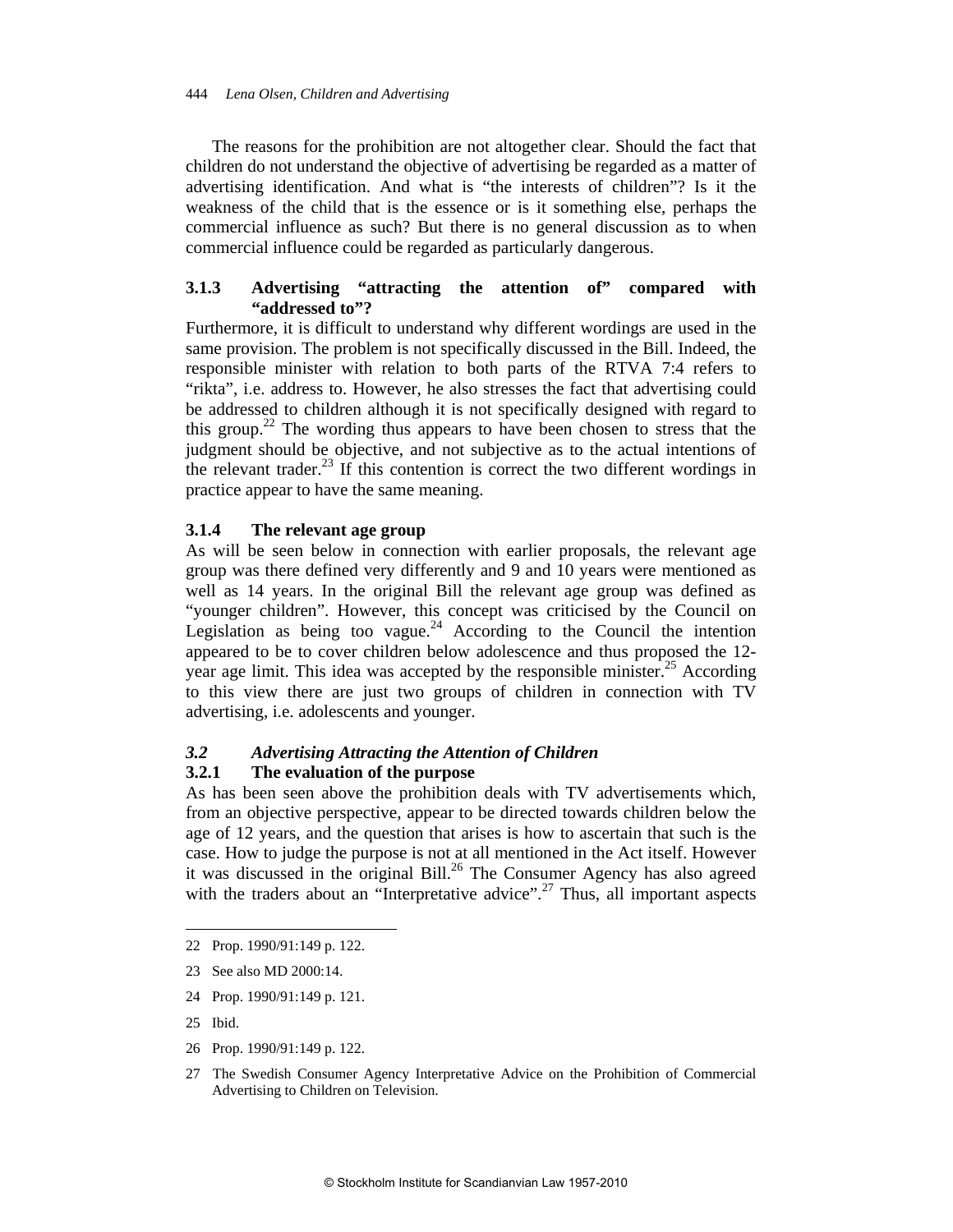should be considered, such as the advertised goods or service, the design of the advertisement and the context in which the advertisement is. broadcast.

## **3.2.2 The relevant goods**

The relevant type of goods could be a toy, a game, a collector's series or such a service as a TV channel particularly adapted to children. In the case law, advertisements for the collection of Pokémon cards or dinosaurs, as well as a particular TV channel, have been found to address children.<sup>28</sup> It could also be a matter of certain kinds of foods such as cereals, beverages or sweets, which particularly appeal to children below 12 years of age.<sup>29</sup> Thus ice-lollies with the taste of tutti-frutti and small cornets with the taste of vanilla, strawberry and banana were considered to be particularly aimed at children.<sup>30</sup> However in such situations a further analysis could be necessary. In one case, MD 2000:14, cereals were advertised with the use of animated figures. The court found on the evidence, that the cereals in question were not intended for children.

## **3.2.3 The relevant design**

The relevant design is of course essential. The "Interpretative Advice" mentions i.a. the introductory seconds of a commercial, even though the overall impression is most important. Thus if the introductory part contains pictures, that typically appeal to children, such as pictures of animals or toys, or such sounds as children laughing or talking or a melody for a children's song, it is likely that it is addressed to children. The speaker is also very important.<sup>31</sup> The use of animated figures could mean that it is directed towards children, but not necessarily. Thus in MD 2002:31 the use of animated penguins in advertising for ice cream was not regarded as decisive. "The Interpretative Advice" finally stresses that no encouragement to purchase may be directed to children.

## **3.2.4 The relevant context**

As has been seen above the fact that the advertisement is broadcast in close vicinity of children's programmes is a strong indication that it is addressed to children.<sup>32</sup> Another strong indication is that the commercial is broadcast during a time when there are a lot of children watching.

## **3.2.5 The mixed messages**

As have been seen there have been six cases dealing with the relevant provision. In four cases advertising has been found to address children and in three cases it was not found to do so. This result could be viewed as unsuccessful and it is important to analyze why the provision has been so difficult to apply.

- 29 See further the Interpretative Advice.
- 30 MD 2002:31.

l

31 Cf with the Cinderella case, MD 2001:5.

<sup>28</sup> MD 2001:8, 1998:17, 1993:13.

<sup>32</sup> Thus a particular Pokémon trailer, which was sent directly after a Pokémon serial, was regarded as a commercial addressed to children.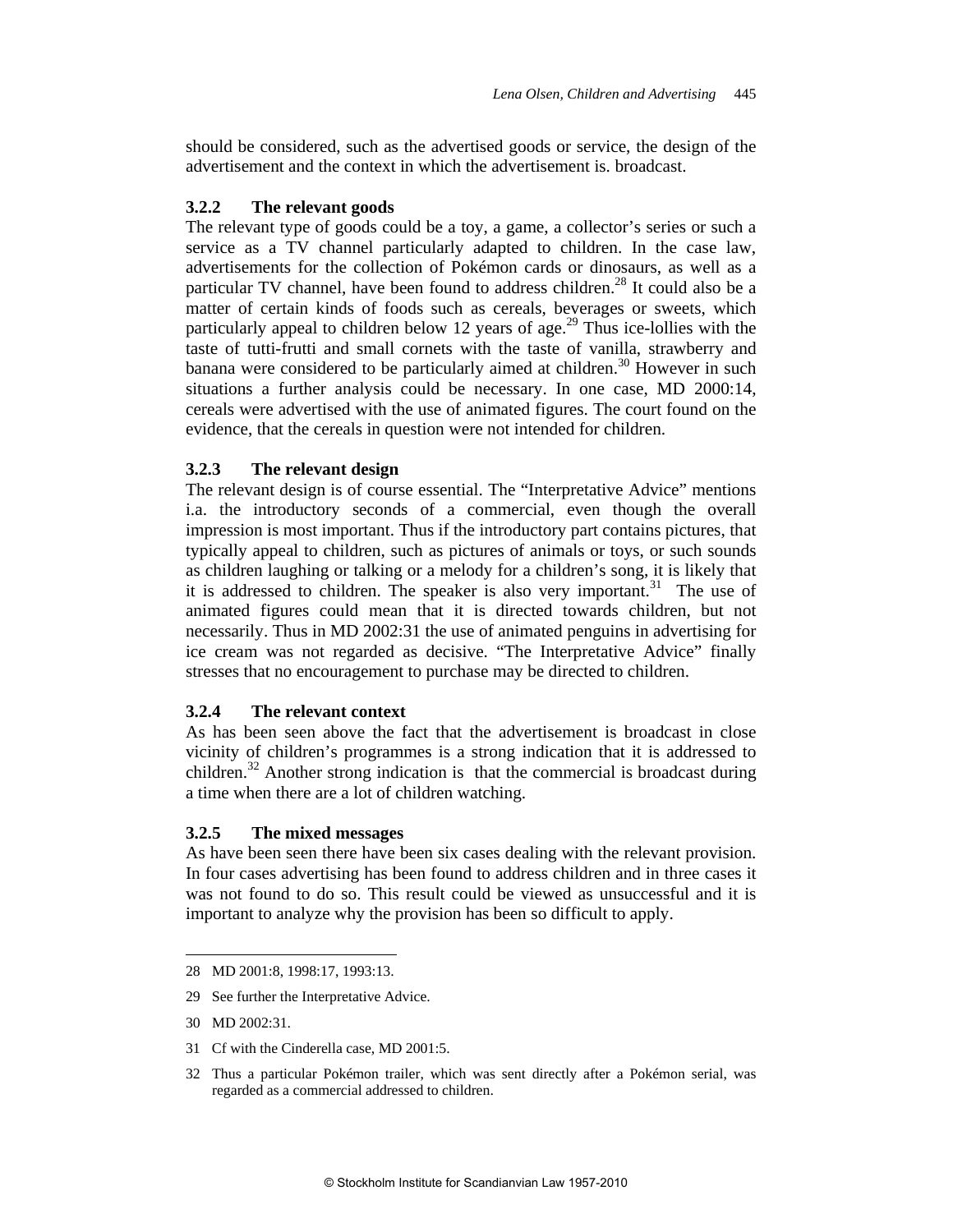As has been seen, the judgement should be based on an overall assessment of the product, design and context, and advertising apparently directly addressed to children is generally covered by the rule. In the cases where the Consumer Agency failed, the message appears to be more mixed in nature. Thus the relevant products could be used by children as well as adults (ice cream, cereals). The advertising contains aspects of interest for children as well as adults, and it could be broadcast at times when children constitute a minority of the viewers. Such advertising thus addresses both children and adults, and has been called "mixed messages".<sup>33</sup>

The most obvious example of this is MD 2001:5, which concerned a commercial for the Walt Disney movie Cinderella. The advertisement included pictures of children, parents and animated figures from the movie. However the speaker was a male voice speaking in a way that was ordinary for adults and it was also considered to be transmitted at times when children were not the main group of viewers, i.e., 3 p.m., 3.35 p.m., 8.30 p.m. and 9 p.m. The court found that the provision was not applicable.

Mixed messages would be most common in connection with goods that both children and adults are interested in. Such products could be i.a. sweets, ice cream and cereals, which both parties are interested in for their own consumption. However, the adults could also be interested in a product because they want to buy them for their kids. One such example is the above-mentioned case of Cinderella.

The Consumer Agency has reacted on this and demanded, until now unsuccessfully, that the legislator should react, as the prohibition could be without any effects. $34$ 

#### *3.3 Conclusions*

l

What the intention of the general prohibition really is, is not particularly clear from the legislation. It could be the commercial influence as such on children, in which case the judgement appears to be based more on feelings than reason. The interests of children are also referred to. What the interests of children could be in connection with advertising is, however, not more deeply analyzed. Further, the responsible minister in the second Bill states that the rule is closely related to the question of advertising identification. That could mean that the provision is solely of an economic character and it is hard to see that there is a particular place for such a rule, when the new UCP directive should be implemented.

It is apparent that the law is based on an evaluation of the advertisement as a communication between a sender and a receiver. This is also stressed in marketing theory today. What you can do in such a case is to consider the message from an objective or subjective perspective, and the legislator has chosen the objective angle, which cover more cases. An alternative that has been suggested is to consider whether the advertisement is likely to be noticed by

<sup>33</sup> Olsen, *Children and Internet Trade* in Seipel (ed.) *Law and Information Technology. Swedish Views*. SOU 2002:112.

<sup>34</sup> Skrivelse 2003-04-15 – "www.konsumentverket.se/mallar/sv/artikel\_datum.asp?IngArticle ID=2966&IngCategoryID=1082".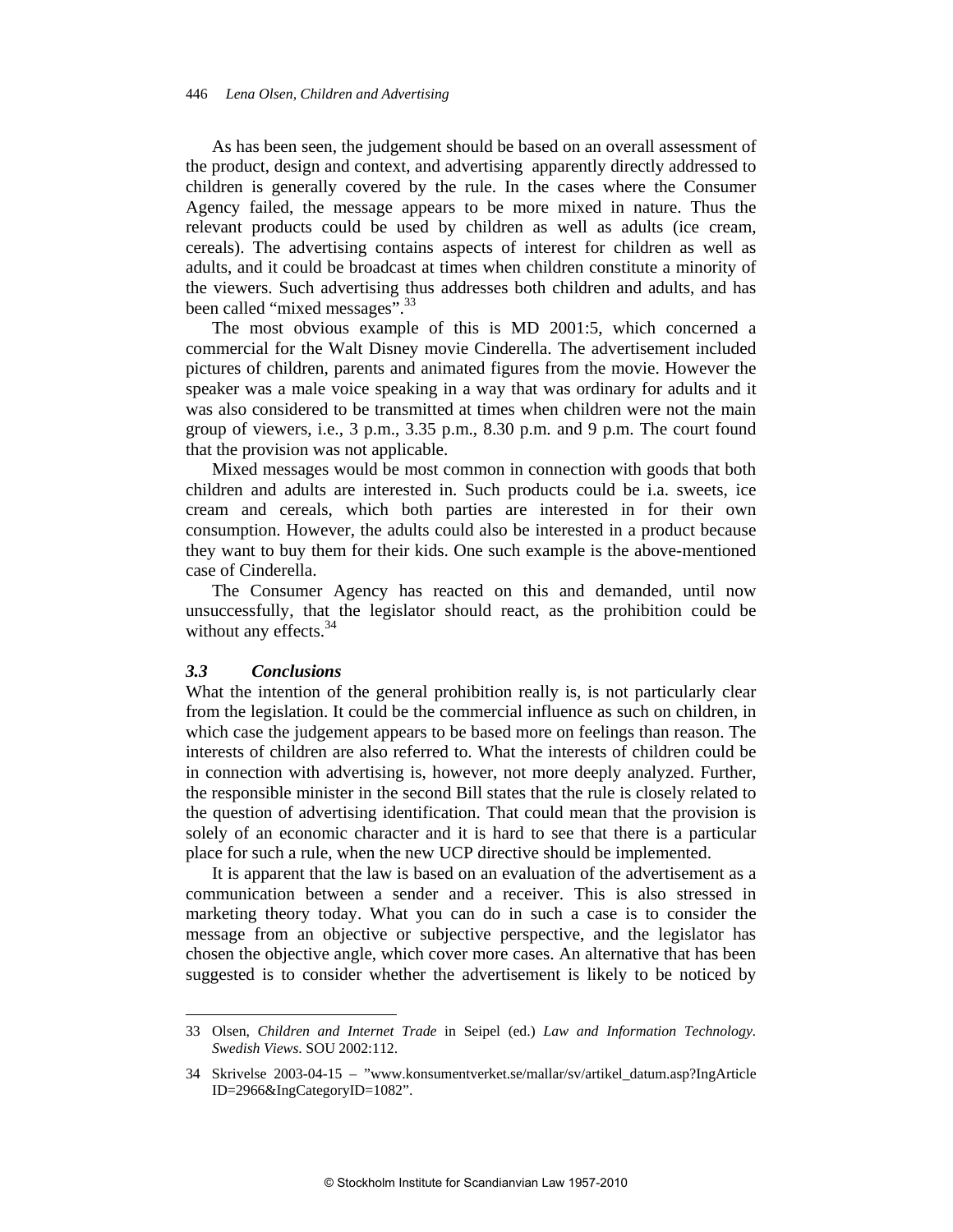children, irrespective of the possible intentions of the trader.<sup>35</sup> Also the Swedish Consumer Agency appears to look at it in this way.

As has been seen the legislator appears to regard advertisements as a form of communication. One interesting point in that case is to whom the communication is addressed. The rules differ between two groups of advertising, i.e. advertising addressed to children and advertising addressed to the general public, i.e. adults. However, the application of the rule shows that one has to distinguish between at least three groups: advertising addressed to children, to the general public, i.e. adults, and, finally, the mixed messages to both adults and children. This distinction depends largely on the relevant type of goods, even if i.a. the design could be of interest as well.

As the present legislation and the Bills where the provisions were introduced are vague as to the specific reasons behind the rules, it is necessary to look further into the earlier development to see if the picture becomes clearer.

## **4 The Arguments Presented before the Swedish Television Bills**

#### *4.1 The General Situation*

Swedish television was until 1991 publicly governed in its entirety. Before the introduction of commercial television there was a lot of anxiety as to the introduction of TV advertising, in particular with regard to children. Thus, the Nordic Council financed a number of seminars and research in the field and the various proposals were summarized in a particular report, NEK report 1989:5. Furthermore, the TV Committee discussed the problem, without any suggestions as to the relevant provisions. The Radio Act Committee put forward the first legal proposals, which were in part based on the Convention of Transfrontier Television 1989. These sources will be dealt with below.

## *4.2 Transfrontier Television and the Council of Europe*

Already in 1984 the Council of Europe, Committee of Ministers decided on Recommendation R (84) 3 on principles on television advertising. As a general principle the Recommendation states that advertisements should be prepared with a sense of responsibility towards society and give particular attention to moral values. The protection of children is also specifically mentioned in connection with the content of television advertising. Thus "[*a*]*dvertisements addressed to or using children* should avoid anything likely to harm their interests and should respect their physical, mental and moral personality".

This wording was changed in the 1989 Convention on Transfrontier Television.<sup>36</sup> Chapter III of the Convention deals with i.a. advertising and generally such advertising should be fair and honest, Article 11.1. Article 11.3 deals with advertising and children, and *advertising addressed to or using children* shall avoid anything likely to harm their interests and shall have regard to their special susceptibilities. The respect for the personality of the child in the

<sup>35</sup> Handsley et al. 2007 p. 101 has criticized the Swedish rules on this ground.

<sup>36</sup> The convention is not ratified by Sweden.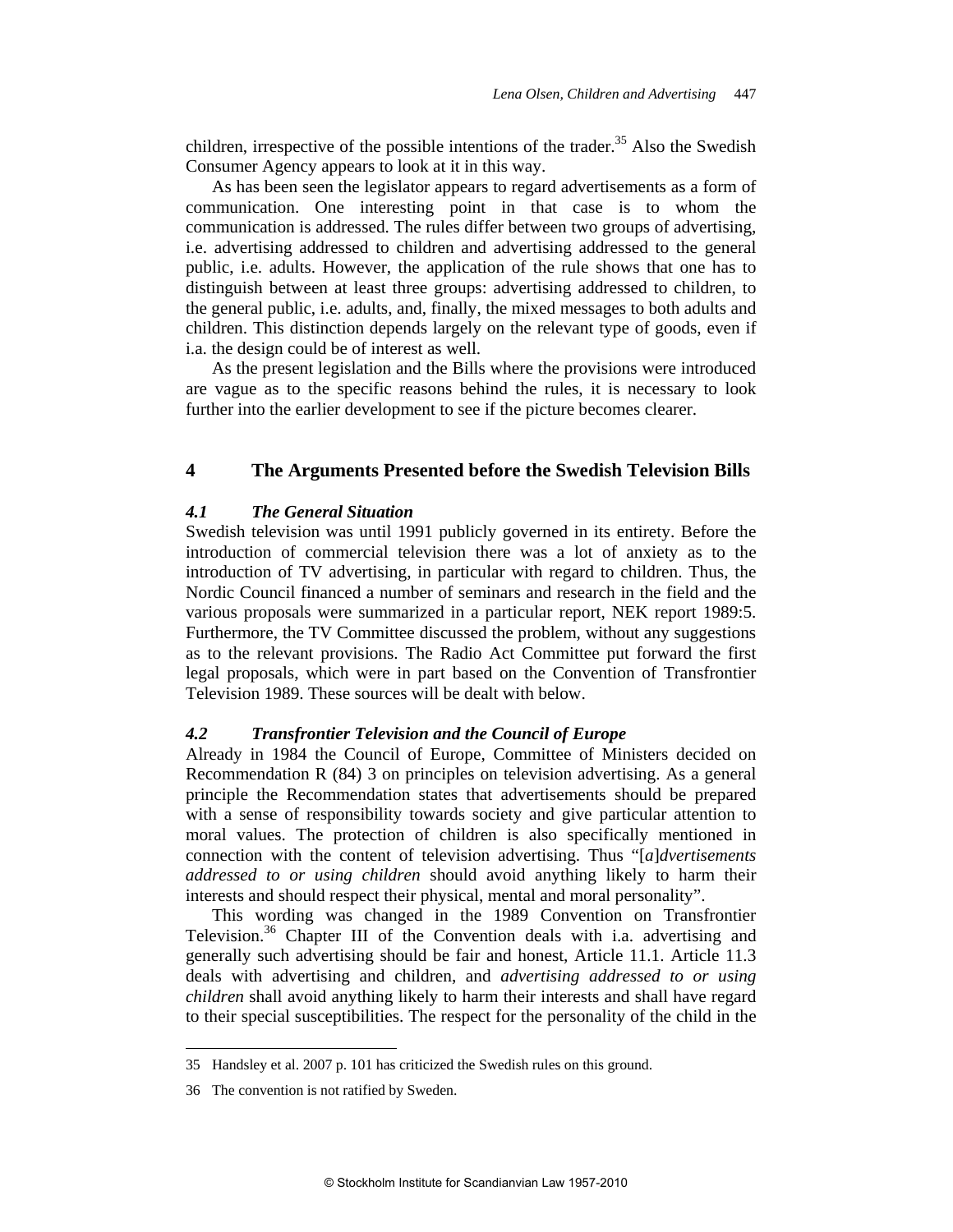Recommendation has thus become a concern for children's special susceptibility, i.e. their particular vulnerability, in the Convention. However, both stress the interests of children. It has not been possible to find any more detailed discussion of what children's interests could be and, more specifically, what is meant by children's special susceptibilities. However, in an Explanatory Report from the Council, the rules in the TWFD Article 16 are mentioned as examples of the way children could be protected from moral or physical harm.<sup>37</sup>

There are also other rules in the Convention of importance to the protection of children, such as rules dealing with pornography and violence, or the possibilities to transmit advertising at all in connection with children's programmes. There are finally limits on advertising depending on the particular kind of goods. Thus, advertising for alcoholic beverages shall not be addressed particularly to minors, and a person used in the advertising may not be perceived to be a minor.

In summary, *advertising addressed to minors* may not harm their interests and shall have regard to their particular susceptibility. Nor may such advertising concern i.a. alcoholic beverages. *Advertising addressed to the public in general* should be fair and honest. It should not interrupt children's programmes shorter than 30 minutes, and if the programme is longer it could interrupt every 20 minutes, Article 14. There are also particular rules in connection with programmes, which means that they should respect the dignity of the human being and the fundamental rights of others, particularly with relation to pornography and violence, Article 7.1, and programme services likely to impair the physical, mental or moral development of children and adolescents should not be transmitted at a time when those groups are likely to watch them, Article 7.2.

#### *4.3 The Various Proposals that led to the Present Provisions*  **4.3.1 The semi-official angle - the NEK report 1989:5**

The report was entitled "Konsumentkrav på TV-reklam till barn och unga (Consumer demands regarding TV advertising addressed to children and youth)". It is based on a Nordic seminar arranged by the Nordic Ministerial Council, where a number of influential people with an interest in the matter took part. The report consists only of seven pages, but refers to the earlier reports presented, and in particular NORD 1988:20 "Barn, ungdom och reklam (Children, youth and advertising)" and Bernitz, U., "Åtgärder mot otillbörlig reklampåverkan på barn och unga (Measures towards unfair advertising pressure on children and youth)".38

 The Report mentions a number of difficulties connected with advertising, i.e. 1) that the sound, text and picture often comes surprisingly and at a high speed, 2) that the distinction between advertising and programmes is often difficult to ascertain, and 3) that it could be particularly difficult to defend oneself in the home environment.<sup>39</sup> The Report also considers what makes

<sup>37</sup> Explanatory Report T-TT (98) 7 para. 211.

<sup>38</sup> NEK 1989:6.

<sup>39</sup> NEK 1989:5 p. 4.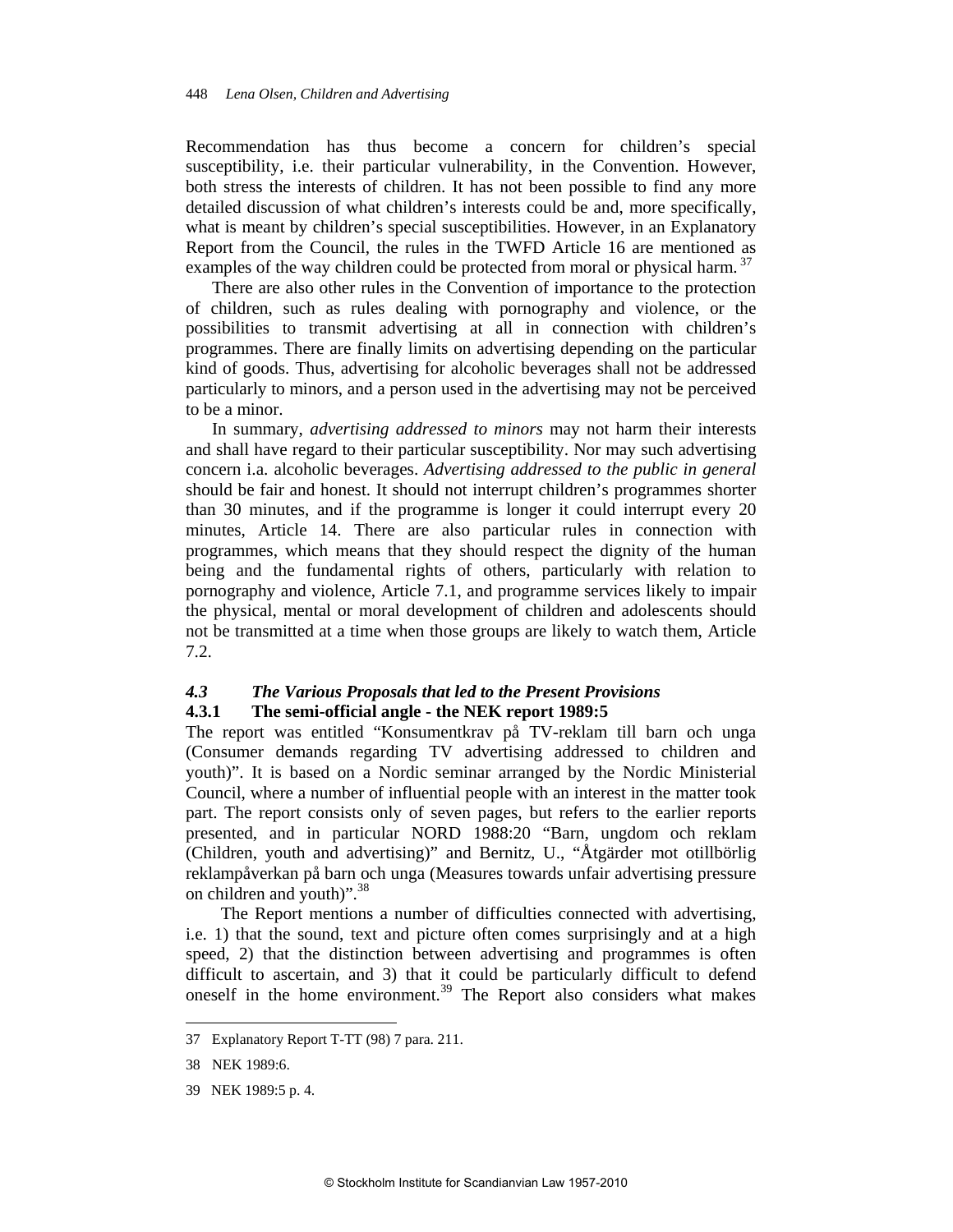children particularly sensitive.<sup>40</sup> Thus, children watch a lot of television and their pattern of behaviour, values and attitudes are less settled than adults. Based on the foregoing, the report advocates the adoption of certain norms in connection with TV advertising directed to children, i.e. 1) a total prohibition of advertising directed to children below 14 years of age, and 2) a prohibition of advertising shown in television before 8 p.m.

Besides these recommendations, the report recommended certain general norms with respect to all advertising in television, which deal with such matters as identification, placement and volume, social values, product presentation, persuasion, safety, violence and the participation of children, figures and dolls, etc.

## **4.3.2 The TV Committee - SOU 1989:73**

The first official report on the matter, by the so-called TV Committee, $41$ considers generally the questions i.a. connected with TV advertising directed towards children.<sup>42</sup> First, the TV Committee deals with the question of how much children watch television, and the Committee finds that children do watch a lot, and not only children's programmes, but also programmes made for all ages and, in particular, for adults. The Committee also finds that children probably are the group whose lives have been most changed by the media expansion, and that it is mainly children who watch foreign satellite programmes. Second, the Committee states that children have a need to create a picture of what life and the world look like and that they therefore are eager to receive new impressions, which makes them particularly sensitive to various influences. Third, the Committee finds that experience shows television to be particularly effective in connection with children. It is difficult for small children to understand what they see on television as they could not really differentiate between fiction and reality and are not totally aware of the difference between advertising and programmes. Fourth, the Committee refers to the International Chamber of Commerce and its Code on Advertising Practices which contains rules as to children, as well as the Television Convention within the framework of the Council of Europe. Finally, the Committee concludes that TV advertising directed towards particularly small children should not at all be allowed in such a potent medium. Particular caution should also be displayed in connection with bigger children and adolescents.

Thus, according to the TV Committee, a conglomerate of measures should be taken.<sup>43</sup> TV advertising, where it is apparent that it is particularly directed towards children around 9 years or younger, should be forbidden. Furthermore, also advertising not directed towards children could influence children if they appear in connection with a children's programme. Thus, the Committee mentions as alternatives either that advertisements should not be allowed before

<sup>40</sup> Ibid.

<sup>41</sup> The Committee consisted of Sverker Gustafsson, professor in political science, as single investigator.

<sup>42</sup> SOU 1989:73 pp. 168-169.

<sup>43</sup> SOU 1989:73 p. 169.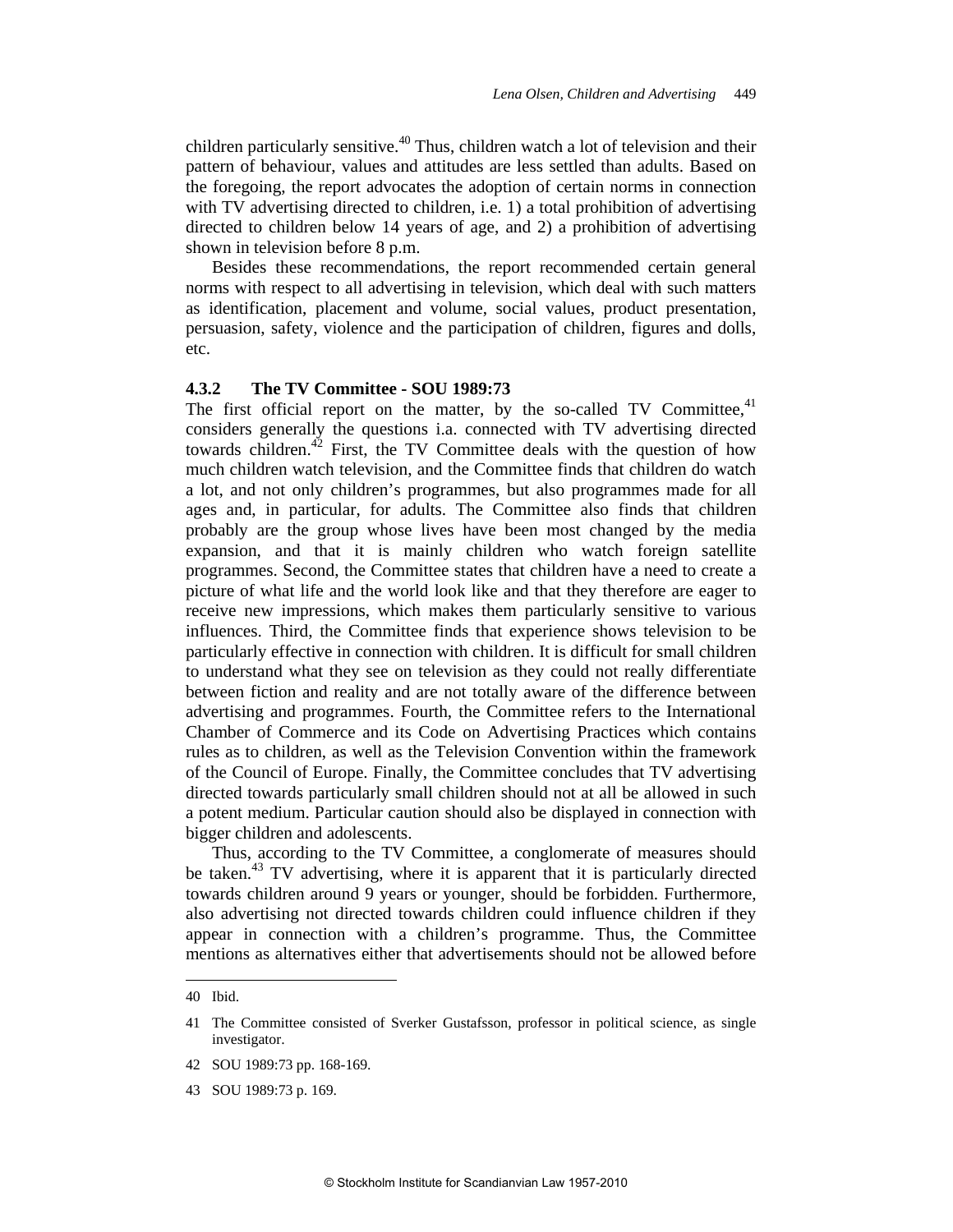a certain time or not be allowed in connection with children's programmes. The use of programme hosts or story figures that children recognize from children's programmes should also to some extent be forbidden in advertising. Besides the above-mentioned restrictions, the TV Committee stresses a general need for caution as children generally are a part of the public.

The proposals and those for whom they are intended may be summarized as follows. TV advertising *addressed to children* around 9 years and younger should be prohibited. With relation to *advertising addressed to the public at large* the Committee suggests 1) a general caution as children are part of the public, 2) a prohibition against such advertising in connection with children's programmes or, alternatively, a general prohibition for all advertising before a certain time of the day and 3) a prohibition against the use of certain well-known figures appearing in children's programmes.

## **4.3.3 The Radio Act Committee**<sup>44</sup>

As has been mentioned, the TV Committee never put forward any express suggestions as to possible legal rules. A suggestion in this respect was instead formulated by the Radio Act Committee, SOU 1990:7. In its general reasoning, the Radio Act Committee naturally referred to the suggestions of the TV Committee, but also to the TV Convention of the Council of Europe from 1989, in particular Article 11.3, concerning advertising and children, as well as the NEK report and the proposals made there.

In its general arguments, the Committee begins by stating that there should be limits on how television may be used for advertising to children. The question then arises as to the content of the Marketing Act (SFS 1975:1418) and the Committee describes the relationship between the Act and the Code of Advertising Practices of the International Chamber of Commerce, and the latter rules are referred to in some detail. The Committee concludes that the general clause found in the Marketing Act is sufficient for the requirements stated in the TV Convention Article 11.3.<sup>45</sup>

However, the general clause is not regarded as sufficient for the stricter goals connected with the use of TV advertising directed towards children, which means that the Committee finds that particular provisions are necessary. Such necessary provisions are, in close agreement with the suggestion of the TV Committee, that an advertisement should not be intended to catch the attention of younger children, who are here defined as being below 10 years of age. Here all relevant circumstances should be considered, i.a. the advertised goods, the design of the advertisement and the context in which the advertisement appears. Further, no advertisements should be allowed immediately before or after a programme primarily directed towards children below the age of 12 years. Finally, the Committee suggests that persons or figures playing a significant role in children's programmes should not be allowed to appear in TV advertisements.

<sup>44</sup> SOU 1990:7 pp. 219-228.

<sup>45</sup> Although this could be discussed, this will not be done here. The reason for this argument is probably the extensive rules suggested in the NEK-report 1989 for advertising to the general public.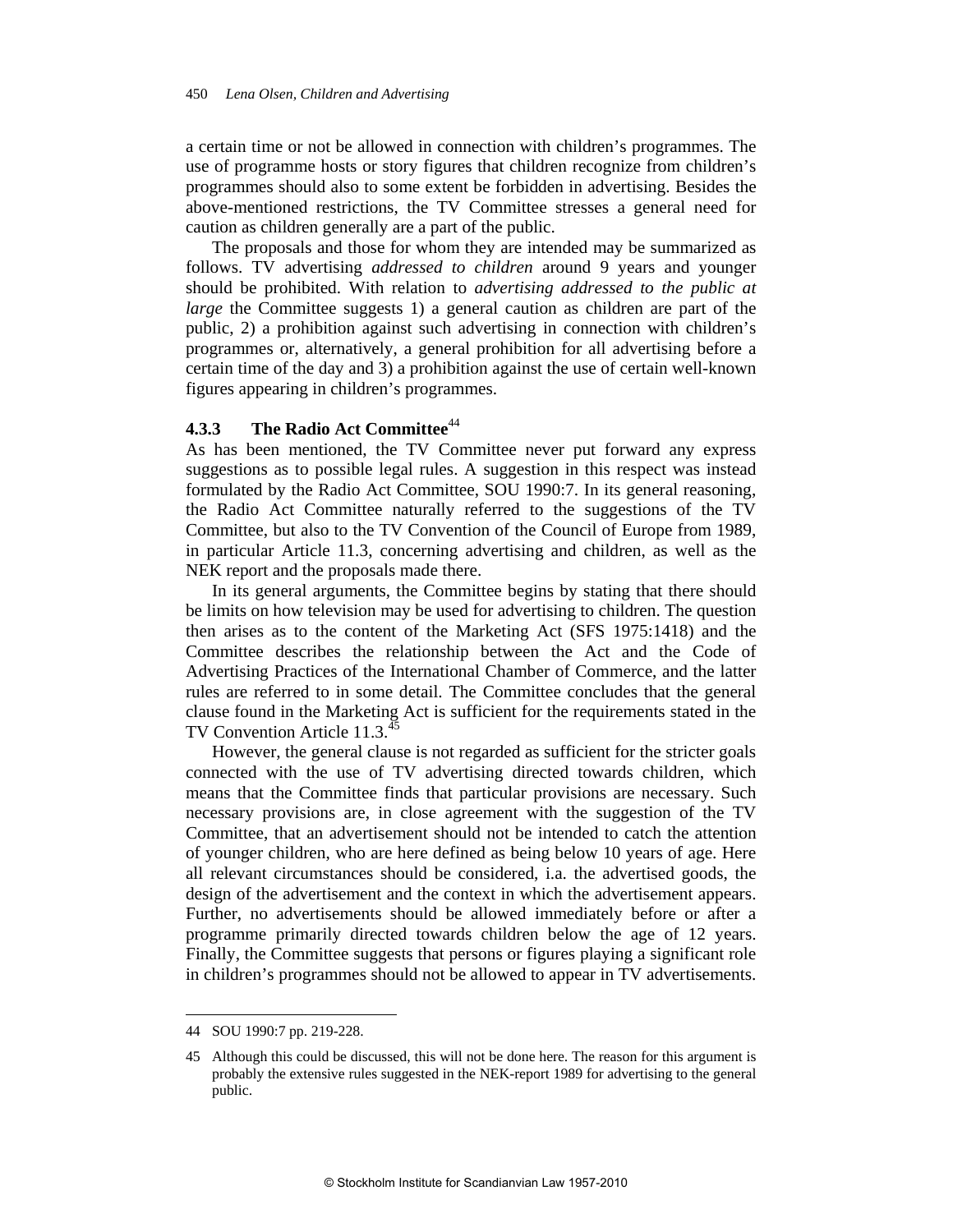The purpose of this last rule is that the confidence that children feel towards those taking part in children's programmes should not be used to increase the susceptibility of children towards the message of the advertisement. The figures covered are the programme hosts, those making presentations and the figures played by easily recognizable actors, dolls or animated figures. However, it is regarded as necessary that the part characterizes the programme. The prohibition against using such a figure should exist as long as the relevant programme is being transmitted.

The question finally arose as to the suggestion that TV advertising should be prohibited before a certain time of the day, as was suggested by both the earlier proposals. The Committee thus made a particular inquiry into the matter when children are watching. The relevant time could only be between e.g. 5.30 p.m. and 7.30 p.m., i.e. when children watch children's programmes and the Committee therefore chose not to suggest any such limitation.

The suggestions of the Radio Act Committee could thus be summarized as follows. The prohibition against *TV advertising directed to children* is now expressed as "may not have the purpose of attracting the attention of younger children". As to *advertising directed towards the public* in general, the Committee suggests the sanctuary of the children's programmes, i.e. that advertisements should neither be allowed immediately before or after a children's programme nor be allowed to interrupt them. Finally, the use of main figures in children's programmes should for a limited time be forbidden in TV advertisements.

#### **4.3.4 Some comments by the stakeholders**

The views diverged greatly among the stakeholders.<sup>46</sup> Thus, the traders did not see any reason for there being a general prohibition at all, while almost all the other stakeholders agreed, although there were differences as to the relevant age. Further, various consumer organisations proposed that advertising should be generally forbidden till 8 p.m. The Central Board of the Swedish Church also suggested that all advertising, irrespective of at what time it is transmitted, should be designed with due consideration to children.

#### *4.4 Conclusions*

 $\overline{a}$ 

The special susceptibility of children is often stressed. However, it would have been better if more thorough knowledge had been presented about children and their development and various difficulties in connection with marketing. Such facts are, however, difficult to find in the presented material.<sup>47</sup> The most

<sup>46</sup> Prop. 1990/91:149 pp. 118-119.

<sup>47</sup> It is interesting to note that the Nordic Council spent a lot of money on research. However, the report from the final seminar could have been a lot better. It could have been a really important report drawing the important lines as well as stating some of the most important facts, as you could hardly expect the legislator to go through hundreds of pages and to evaluate the content. Instead it mixes, under the heading of "considerations", a few research results as to children and television advertising with evaluations and conclusions. It is also difficult to understand the intended use of the fourth chapter dealing with norms for television advertising for children (below 14) and young persons (below 18).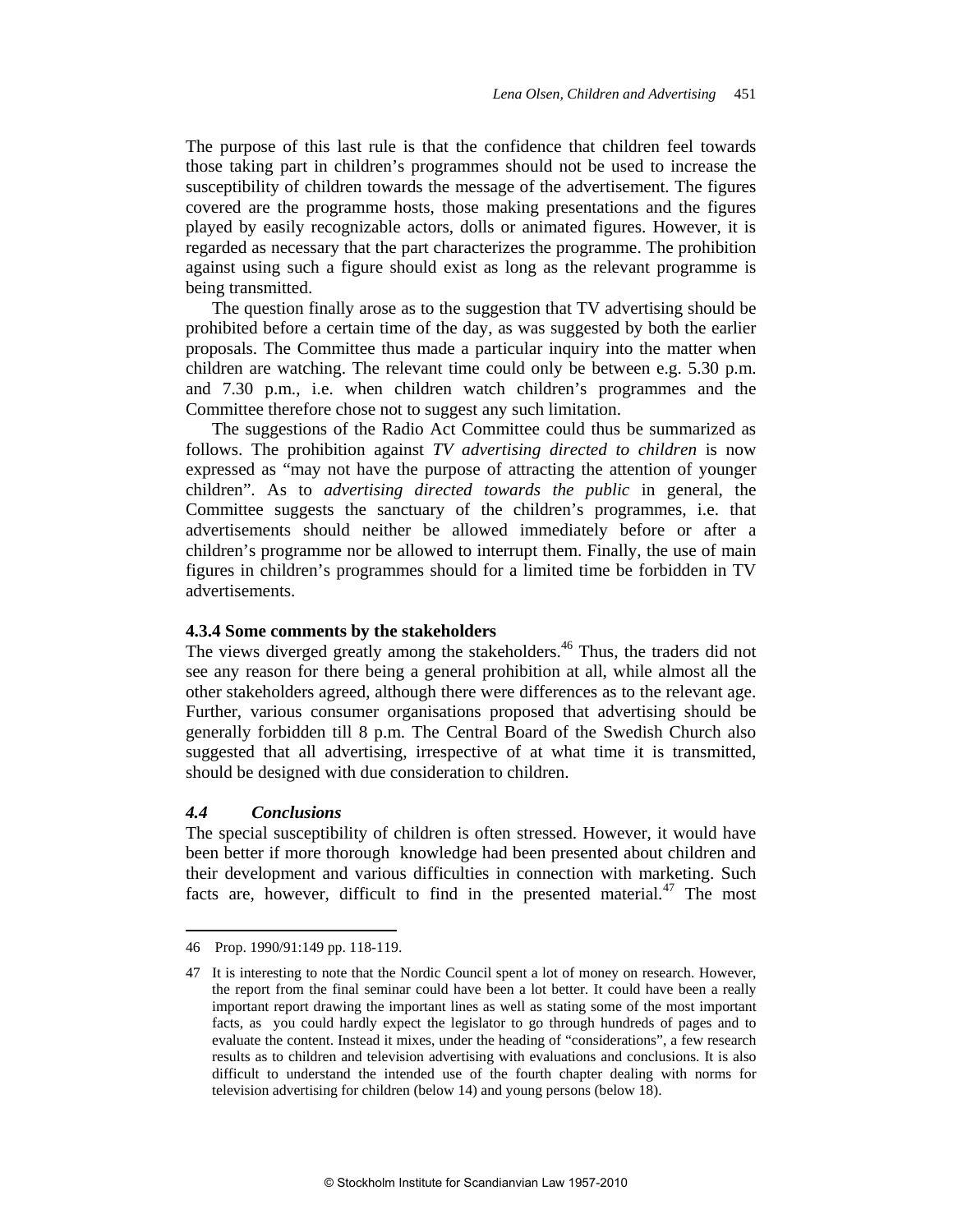important facts are that children watch a lot of television (which they still do)<sup>48</sup> and that their patterns of action, values and attitudes are less settled than adults at the same time as children have a need to create a picture of how the world and life could be. It is also stated that children have difficulty differentiating between fiction and reality, as well as between advertising and programmes.

Further, the difference between advertising addressed to children and advertising addressed to the public in general is often blurred, although the distinction is very important. It is also particularly stressed by the TV Committee that caution should be taken in connection with advertising to the public in general. In the NEK report and the TV Committee report, the rule should concern advertising addressed to children. However, there was no reasoning as to how this judgment should be made. The present formulation, that TV advertising should not "have the purpose of attracting the attention of children", was put forward by the Radio Act Committee, which also clarifies the aspects that should be considered, i.e. the relevant goods, the design and the context.

An important aspect is also the relevant age, which differs from 9 years in the TV Committee report, below 10 years in the Radio Act Committee report to 14 years in the NEK report. Some stakeholders even suggest 18 years. However there is no more extensive analysis in the proposals as to what the differences between children of different ages and adults really are, which could explain the differences between the various proposals.

One suggestion that was put forward was a time limit, before which there should be a total ban on advertising. The Radio Act Committee found that such a time could be arguable e.g. between 5.30 and 7.30. As children's need for protection at this time was covered through the children's programmes sanctuary, there was no need for such a time limit.

## **5 Arguments Emanating from the Actual Risks for Children**

#### *5.1 Introduction*

l

The time has now come to consider the real life of children, i.a. the susceptibility and the risks that arise. As has been seen above there are only a few such aspects that have really been taken into account in the Swedish legislation, i.e. that children watch a lot of television, are susceptible to new impressions and at the same time have less settled habits, etc. Thus it is important to go a little more in depth as to why children need certain rules, even if it is only possible to do so in outline.

It is not common that such aspects are discussed in a legal work. However, it is necessary to be aware of what the main problems are, for a proper discussion as to which legislative measures need to be taken.<sup>49</sup> Some aspects in this regard

<sup>48</sup> Even if other media are growing in importance, cf. Olsen ibid. 2006 pp. 97-99 with references.

<sup>49</sup> Children as consumers are discussed a lot within different sciences today. Some works could be mentioned as examples of the relatively rich literature in the field: Sonesson, *Barn och konsumtion* FRN 99:6 1999; NOU 2001:6 *Oppvekst med prislapp? Om kommersialisering og kjöpepress mot barn og unge*; Hansen et.al., *Children – Consumption, Advertising and*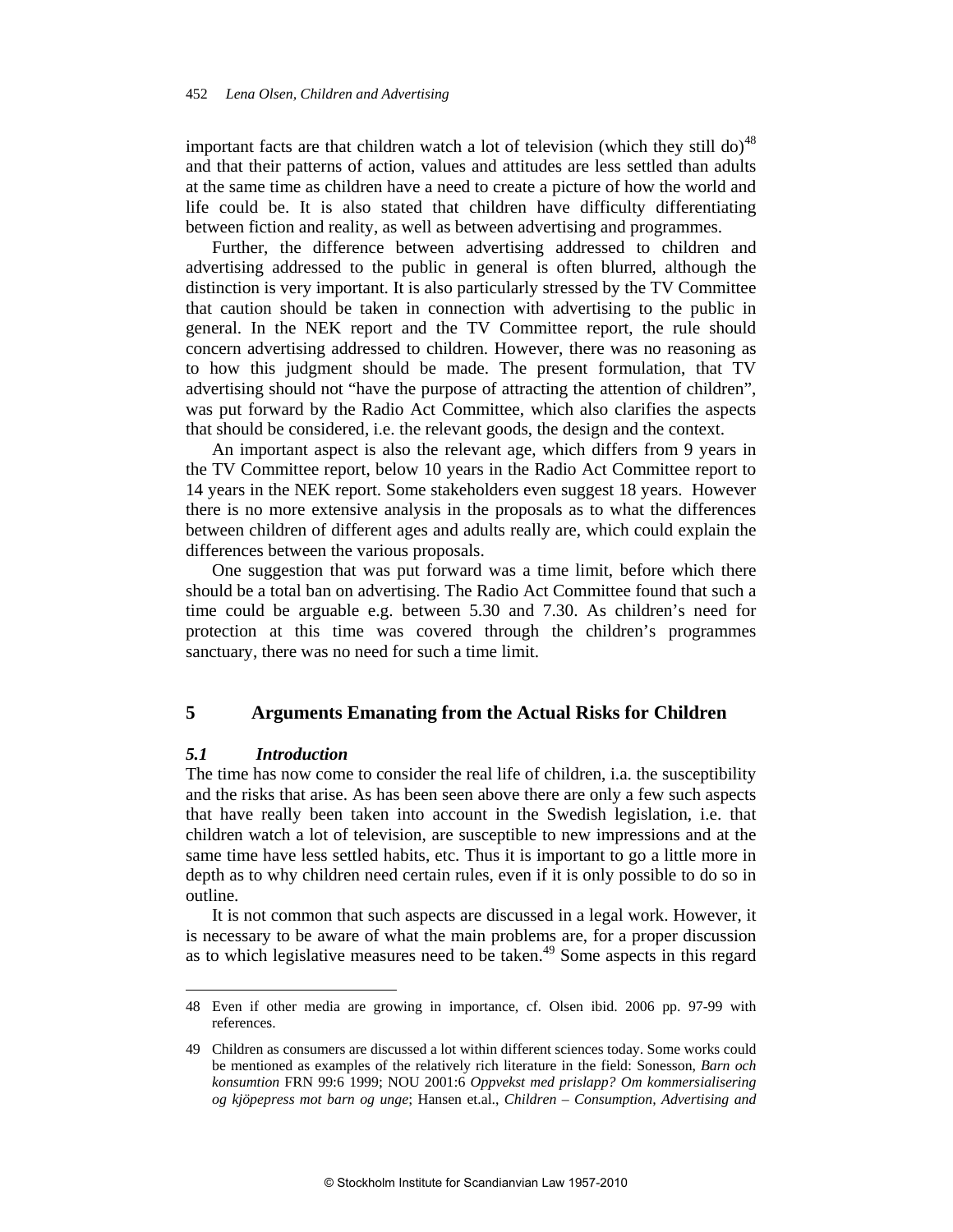have been discussed by the author in the opinion *The protection of children against unfair marketing practices*<sup>50</sup> but more generally in the book *Barnet*, marknadsföringen och rätten 2006.<sup>51</sup> In the following discussion the latter work will mainly be referred to. It has not been possible to check the various research areas for new literature. $52$ 

As has been seen above, the risks could concern the particular vulnerability of children and the risks connected with marketing as such, but also risks connected with the child-parent relationship. First, however, it is necessary to look a little more closely at the child as an actual actor on the market.

#### *5.2 The Child and the Market*

The child is an interesting actor on the market. First, Swedish children, according to statistics from the year 2006, five billion SEK a year at their disposal.<sup>53</sup> Income differs between the various ages and the older they are, the more money they have at their disposal. On average, 6 year-olds receive 81 SEK/month, 7 year-olds – 102 SEK/month, 8 year-olds – 109 SEK/month, 12 year-olds – 224 SEK/month and 17 year-olds – 868 SEK/month.<sup>54</sup> Before seven years of age the actual consumption in Sweden appears to be limited to mainly sweets and toys.<sup>55</sup> Second, children are not only important for their present consumption. They also constitute a possible future market. Advertising is thus important to shape family or personal habits.<sup>56</sup> Third, children also influence the family with regard to shopping, not only of everyday or "luxurious" goods such as soft drinks, crisps, sweets, cereals etc., but also for the buying of cars, holidays, computers and furniture.<sup>57</sup> The influence is greatest in connection with child-relevant goods and least regarding durable consumption products. Thus, the problem of the pester power of children arises. However, the economic relationship between the child and the family is complicated and it is possible to distinguish between the cases when the child is i.a. the user of the goods, influences the decision or takes the decision. $58$ 

*Media* Copenhagen Business School 2002; Tufte et al. *Frontrunners or Copycats?* Copenhagen Business School 2005; Johansson, *Barn i konsumtionssamhället* 2005. Also the ongoing studies from Swedbank and Nordea with relation to the economic situation of children should be mentioned.

- 50 ECLG/034/05 part 2. The report may be found on "www.europeanconsumerlawgroup.org " as a policy report.
- 51 Olsen, ibid 2006 chapter 5.

- 52 It could be discussed to what extent such material is important for the law. However, it could be argued that the law achieves the best result when it is based on generally known and accepted facts. Thus, the descriptions were mainly based on Swedish text books and knowledge surveys, with some exceptions – Olsen, ibid. p. 26.
- 53 Olsen, ibid. p. 93 with references.
- 54 Ibid. p. 94 Figure 1 with references.
- 55 Ibid p. 95 Figure 2 and 3 with references.
- 56 Ibid. p. 66 with references.
- 57 Ibid. p. 111-113 with references.
- 58 Ibid. p. 55-56 with references.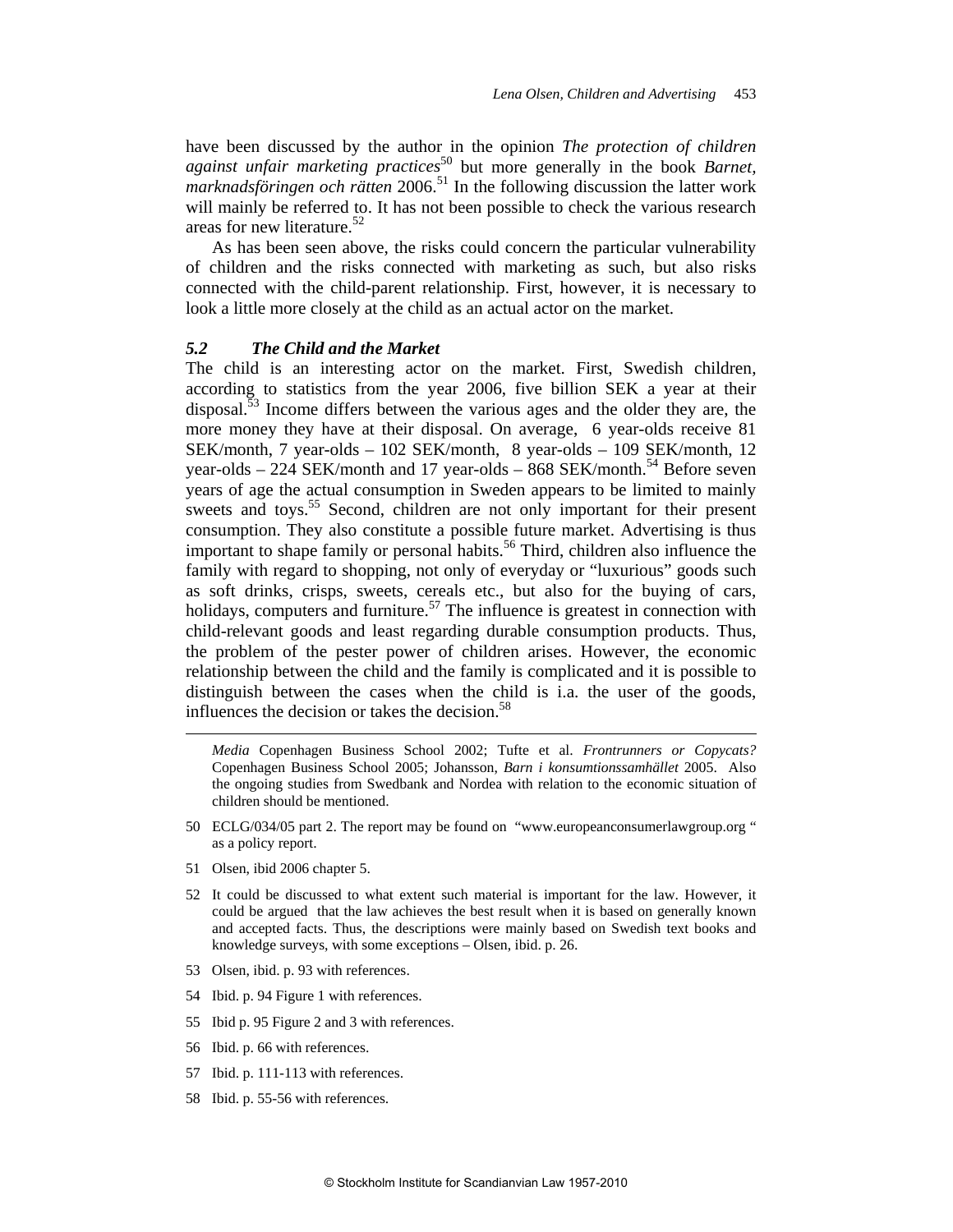One could also consider to what extent children could be regarded as actors in connection with advertising and consumption, or whether they are more akin to being passive victims. The question arises whether children have a legitimate need for consumption.<sup>59</sup> Besides consumption for physical needs, consumption could fulfil social needs for love and belonging and psychological needs for development, satisfaction, pleasure and beauty.<sup>60</sup> Consumption could even be a way of living, consumerism. However, advertising and consumption are perhaps particularly important for children because of the psychological needs to construe oneself and one's identity, both for oneself and in social relations with others.61 Moral issues could also influence the attitude of the child. We live today in a consumer society, even if i.a. environmental aspects are growing in importance, and children have to learn to live in it.

There are, however, certain habits of children and parents that need to be taken into account when discussing a possible framework for legislation. One important aspect is children and various media. $62$  Television is still the most important, although Internet is steadily increasing, and on average 3.5 hours are spent with these media. Computer games are also popular. When children watch television, they mostly watch the advertising channels. According to Danish numbers 37 % of the 5-7 year-olds, 50 % of the 8-10 year-olds and 64 % of the 11-12 year-olds have a television in their nursery.<sup>63</sup> The traders are also increasingly finding their way on the Internet.

#### *5.3 The Particular Vulnerability of Children*

The vulnerability of children could be discussed from at least two different angles. An important distinction within research today is thus between the child as a being, existing in the relevant time, and the child as a younger person becoming an adult.<sup>64</sup> Children as "becomings" are within law mainly considered i.a. in connection with damages, and children as beings are at least to some extent considered within family law. Generally, both perspectives are necessary and should be considered here as well.

As "beings" children develop physiologically and psychologically. For example, it is impossible for children to go to a shop before they can walk, etc. To be able to process advertising, etc., and make consumer decisions the brain needs to be sufficiently developed as well. One important phase in this connection comes when the child is somewhere between 4-7 years, when the brain reaches 90 % of its full volume.<sup>65</sup> That is when the frontal lobes increase

- 62 Ibid p. 97-99 with references.
- 63 Hansen, F., Halling, J. and Nielsen, C. *The economic power of children* in Olsen (ed.) *Barns makt* 2004 , p. 85.
- 64 The distinction is common and is discussed i.a. in Johansson, B. Barn i konsumtionssamhället 2005 pp. 213-217. However the author suggests that the child rather should be regarded as a citizen, who is sometimes a being and sometimes a becoming.
- 65 See Olsen, ibid. p 100 for references.

<sup>59</sup> Ibid. p. 89 with references.

<sup>60</sup> Ibid.

<sup>61</sup> Ibid.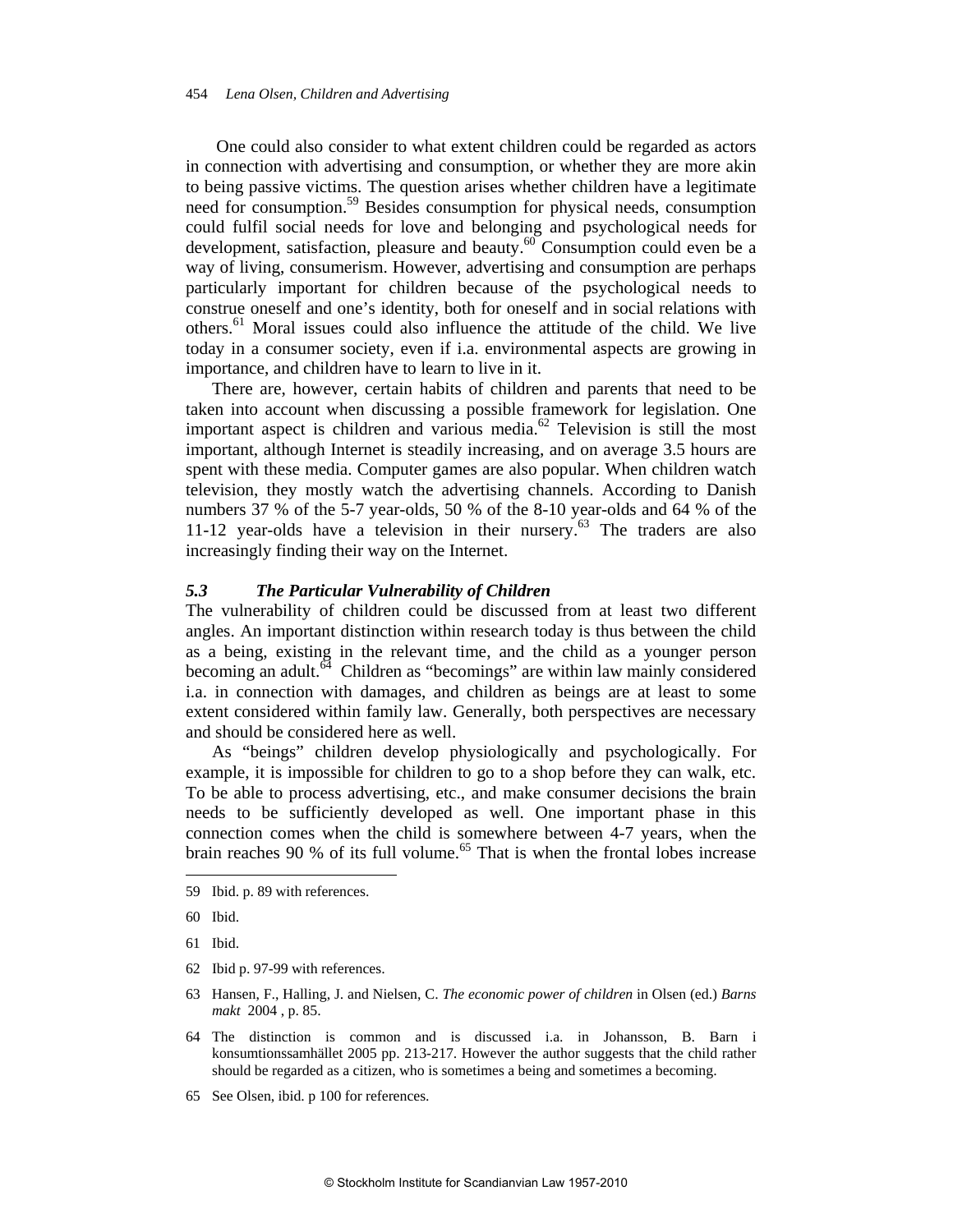their communication capacity as the main system between the cerebral hemispheres begins to develop. The function of the cerebral hemispheres improves. and at around 12-13 years the nerve cells are myelinated and the speed of the brain increases. This means a reorganisation and calibration of the brain which makes it much easier for the child to process information. Concentration and memory capacity increase as well. By this time the brain is fully developed.

The times for the physiological development of the brain are also important for intellectual development and here the psychological thinking of Piaget has dominated.<sup>66</sup> Thus Piaget regards the ages between 2-7 as preoperational when the capacity to understand symbols are developing. Preliminary concepts are used as well and children are very open to impressions which, however, cannot be integrated in existing patterns of thinking. During the operational stage, 7-11 years, thinking becomes more logical and from around 11 years, the formally operational stage, the child can abstract and think with the aid of hypotheses and formally logical reasoning.

The thinking of Piaget has been criticised as not considering the environment and its importance for the development of the child.<sup>67</sup> Research shows that parents who are interested in consumer matters mean a lot for the child.<sup>68</sup> However, legislation for the protection, etc., of children could hardly be based on a duty for the parents to teach the children consumer knowledge.

When children are regarded as "becomings" it is particularly necessary that their needs are taken care of. The needs that are particularly important are those that are necessary for the child – being and becoming such a well-balanced child and adult as possible and here the parents are especially important. First, for the safe development of children their physiological needs for a place to live, food, clothing, security and love should be fulfilled; these needs are generally attended to by the parents. $69$  Thus, advertising that puts the relationship with the parents at risk is dangerous for the child and even advertising of such dangerous products as e.g. fast food to the parents may put the child at risk. It is also important that children are not harmed physically or psychologically by advertising. Secondly, children have a need for other social relationships and to explore the world. Thus, friends are important and should not be exploited, but it is also important that the world that children are exploring is not too full of apparent dangers, such as pornography and violence. Thirdly, children need help to put limits on their behaviour, which includes a moral as well as a behavioural perspective.<sup>70</sup> Certain offers such as two bags of sweets for a lower price than for two individual bags, could thus be dangerous, when the child tries to be economical.<sup>71</sup> Finally, children need to have respect for their autonomy and it

<sup>66</sup> Ibid. p. 100-101 with references.

<sup>67</sup> Ibid. p. 101 for references.

<sup>68</sup> Ibid. p. 108 with references.

<sup>69</sup> For the emotional development, see references referred in Olsen ibid. p. 102-104.

<sup>70</sup> For the moral development of children, see Olsen ibid. p. 101-102 with references.

<sup>71</sup> Johansson, B. *Barn i konsumtionssamhället* 2005 pp .95, 211.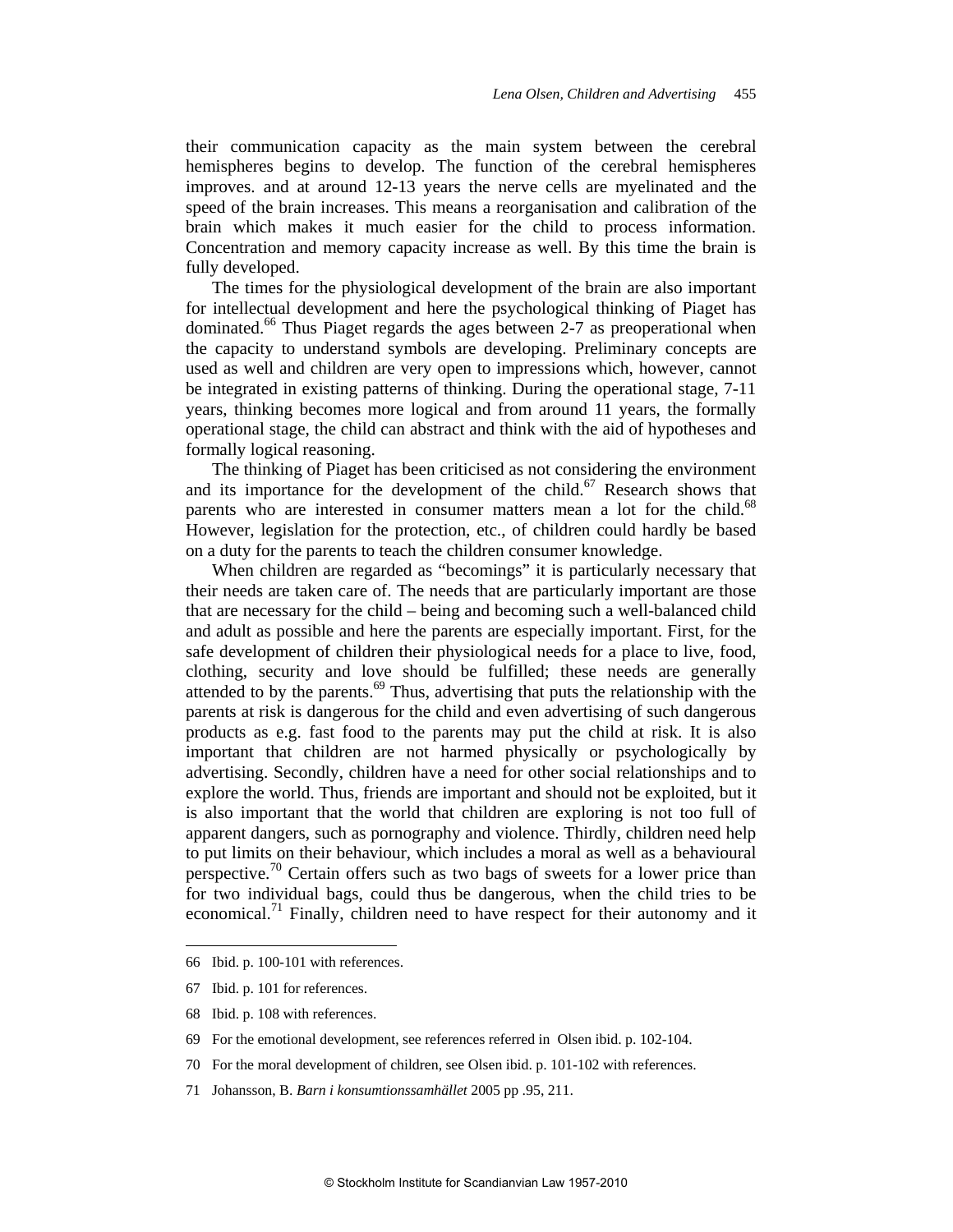could be discussed whether advertising addressed to small children is not contrary to their integrity, as they have no chance to understand what the advertising tries to do with them.

### *5.4 Risks Connected to Marketing as Such*

Advertising, etc., is within business economics regarded as a communication process, in which a trader sends a particularly coded message to a receiving party through a certain channel or medium; the receiver then decodes the message and, possibly, acts upon it. One question that arises is thus to what extent children could be regarded as parties in such a process.

There are a number of risks connected with the advertising as such.<sup>72</sup> First, the identification of advertising is particularly important with relation to children as they are more easily deceived, which could lead to unnecessary economic losses for the child (or its parents). The use of figures or characters particularly known to children could also make it difficult for the child to identify the message as advertising. Furthermore, there are particular forms of marketing that tend to attract children's attention, such as directly addressed marketing, a direct address in the speech, etc., and the situation could be similar with regard to pictures of children or children's voices, pictures or voices of figures who are well known to children, animated or narrative advertising, or even advertising for dangerous products.

Secondly, the marketing of dangerous products, such as alcohol or tobacco, is generally a danger and a relatively recent risk is obesity, which makes it necessary to examine the advertising of such goods as sweets, etc, i.e. foods with a lot of sugar, salt and fat. Thirdly, the total amount of advertising for a particular product could constitute a risk, if it could amount to a veritable brainwash. Fourthly, the particular context of the advertising could pose a risk, i.a. depending on the particular medium, the relevant time and if it occurs in connection with sports, school, etc. Fifthly, there is an integrity risk for the youngest children who could not intellectually grasp what it is all about. There are also other integrity risks, as when children in connection with marketing are lured into giving information about themselves or family members, or when the trader uses pictures of children.

#### *5.5 Risks Connected with the Child-parent Relationship*

There are a number of risks that could be of importance here for both parties, as the parents are legally responsible for the rearing and care of the child and its economy. Such risks could be connected with the pester power of children towards their parents, when traders exhort children to buy or when consumption could put the economy of the whole family at risk. Another risk is that children might meet values in advertising contrary to family ideals. This could be risky, particularly for the small child, as it is so dependent on the parents.

<sup>72</sup> Olsen, ibid. p. 114-119, ECLG 2005 Ch. 2.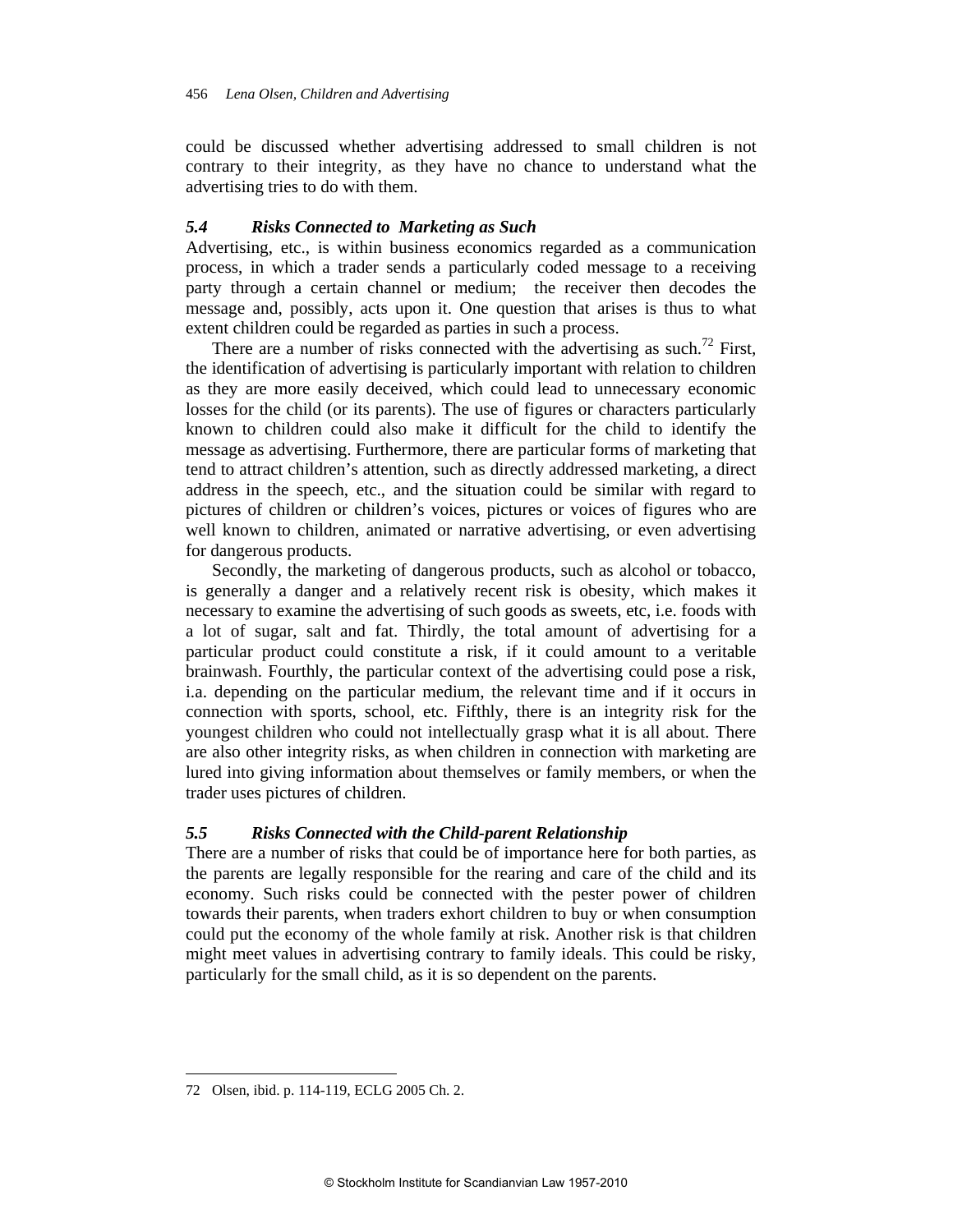#### *5.6 Conclusions*

The facts show that children develop physiologically during the course of childhood, even if the development of the brain and cognitive development generally appear to go stepwise. Particularly important turning points thus appear to be around 6-7 and 12-13 years of age, which would mean around three different periods for children. The same could be said in connection with the income side. Thus, it is very difficult to measure how much money the youngest children receive, and as a teenager the amounts of money at the disposal of the child are increasing rapidly.

However, the consumer market also entail a number of risks for the economy of the child or his family, for his/her present or future well-being and for him/her being damaged. Those risks could be combined with the advertising as a communication process, but also through the fact that children actually meet advertising in various media like television and the Internet that they spend on average 3.5 hours a day consuming.

One could ask if it is not the parents' task to take care of especially the small kids. However, from the fact that so many children have televisions in their nursery, it becomes clear that parents in general do not regard such an important medium as television as any danger at all. It finally appears that children are very much on their own when receiving advertising.

#### **6 Today and Tomorrow**

### *6.1 Problems Connected with the Present Legislation*

There are a number of functional aspects that are worth considering in this connection. As has been seen above, the Swedish prohibition against advertising addressed to children below the age of 12 years is not valid when the broadcaster is situated in another European country than Sweden, even though the broadcast programme is in Swedish. This is all the more important as children to a very large extent are watching those channels.<sup>73</sup> Furthermore, the prohibition only covers advertising addressed to children, not the mixed messages. Here, children are not particularly protected at all, except through the general rules of the Marketing Act. Many children are even active on the Internet, where there is no such general prohibition. The proposed Audio Visual Media Services directive may be the answer here. However, many children want to know more about the products that interest them, such as collection cards, etc. This may be the reason behind the fact that children to a large extent appear to prefer the advertising channels. It might be discussed why such advertising should be forbidden, as long as it is fair in other respects.

There are also various systemic incoherences. In the present Swedish rules the general prohibition appears as the leading principle, despite the fact that it only concerns one specific medium. There are other rules as well but they are scattered and have been created at different times. The result is that it is very difficult to understand the legal system related to children and advertising. The

<sup>73</sup> For references - see Olsen, ibid. p. 97-99.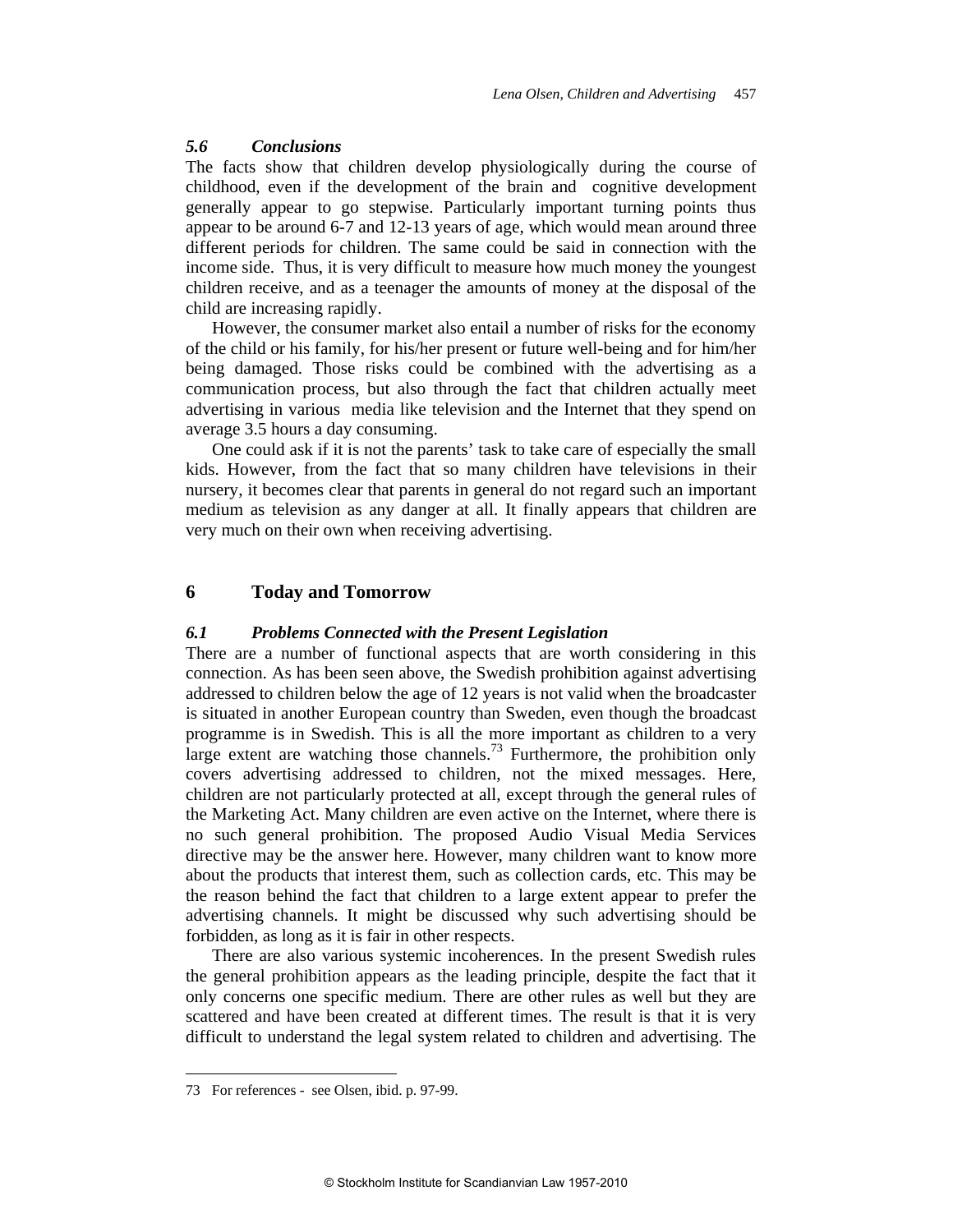Consumer Agency has also suggested a prohibition of food advertising addressed to children. Such a suggestion is, however, difficult to combine with the present system as it partly falls under the present prohibition. There is also a risk that it would restrict the trader's freedom of expression too much if the mixed messages were also to be included in the general prohibition.

Other systemic problems occur in the clashes between the Swedish and the EC rules. Thus, the Swedish rules mainly deal with advertising addressed to children, while the EC rules to a large extent deal with advertising that reaches children.<sup>74</sup>Another difference is that the EC rules appear to take the premise that children should not be harmed, which is hardly mentioned at all in the Swedish legislation.

A systemic problem is finally the fact that the legislator has not dealt with the problem of who should be responsible for the protection of children, i.e. the parents, the trader or the legislator or even the child him- or herself.

#### *6.2 Some Specific Matters*

## **6.2.1 Who should be responsible for the protection of children?**

As has been seen above, the most elaborate rules concerning children and advertising are found in the ICC rules which have not been discussed here. Nor have possible demands on the parents been considered in any detail, as society is organized in such a way that children spend a lot of time on their own, together with a television or a computer. Instead, the legislative rules have been focussed on. The reason for this is that there is a need for overriding considerations and rules, which do not exist today.

## **6.2.2 The choice between consumer protection, public health and public order**

It could be discussed to what extent children could be regarded as consumers, i.e. have economic interests of their own. As has been seen above, the economic strength of children below the age of seven is limited, as well as their physical ability to get to a shop, in another place than in the closest vicinity. This means that their shopping will be limited as well. From that time on, however, their income as well as their expenses display an increase. Despite this there is an interest by traders to reach children with advertising in order for them to be acquainted with the trade mark and perhaps learn to appreciate the product as well. However, it could be disputed whether it is fair to 3-7 year-old children to expose them to advertising, when they do not have an economic interest of their own. It could rather be regarded as an intrusion of their privacy to force advertisements on them for goods they could not afford and do not have the possibility to buy. It is also very serious that children below that age are very impressionable, but could not analyse the information. Thus, it is in my view highly disputable whether children below seven or eight years could be regarded as consumers, with economic interests of their own. This means that consumer protection rules are doubtful for the protection of the youngest children. Above that age, however, children are more aware of society, have more money at their

<sup>74</sup> See above Ch. 2.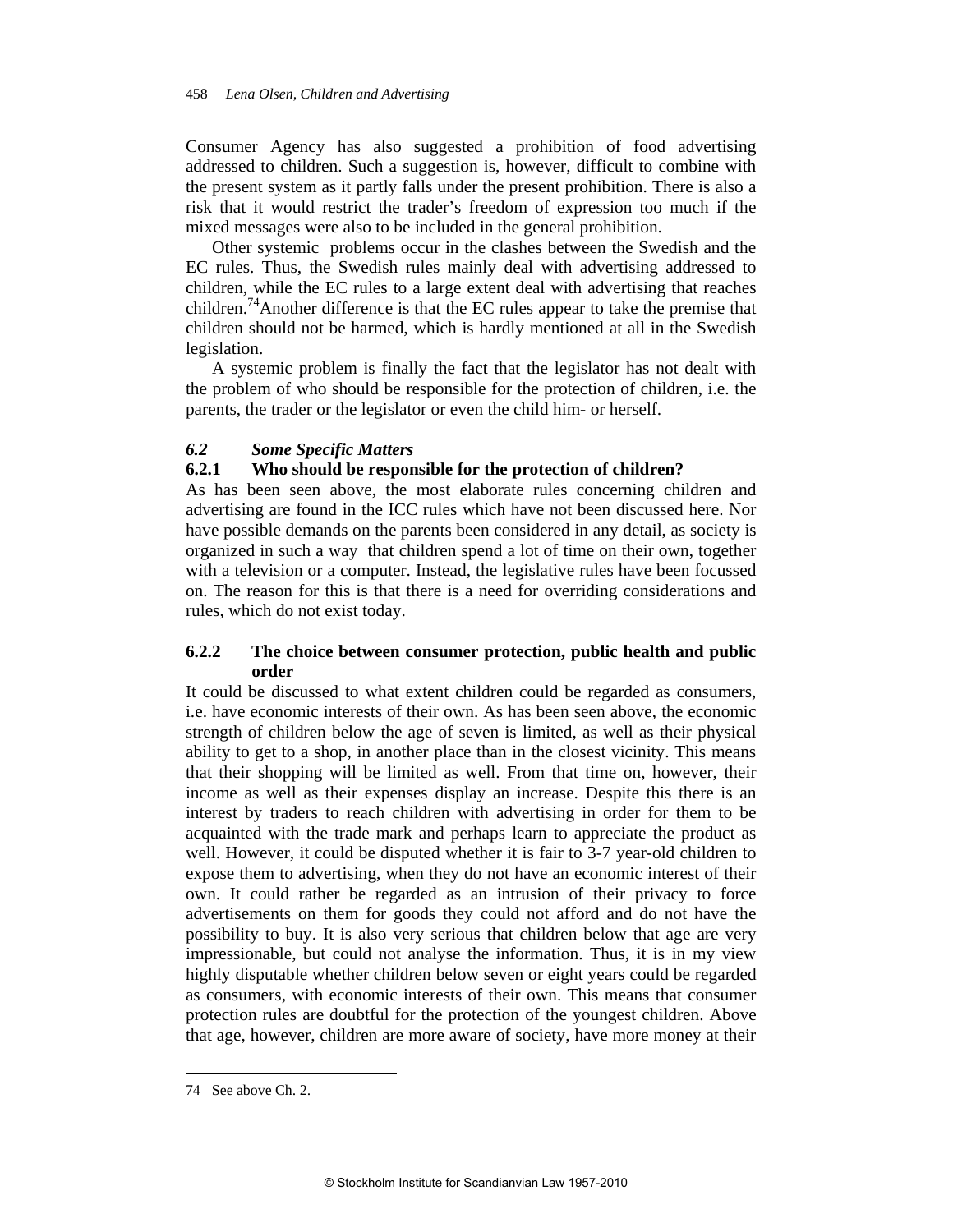disposal, begin to have an economy of their own and begin to shop to provide for their own interests.

What then should the relevant age limit be? Here it could be borne in mind that the Commission on the Rights of the Child, in two Comments differentiates between early childhood and adolescence.<sup>75</sup> The age limit for early childhood is set at below 8 years. There is no other definite fact that states where the line should be drawn, and thus that age limit appears to be acceptable.

However, it is not only the protection of the child's private economy (and that of their families) that is of importance above the age of eight. There is also the risk that children could be harmed. This could happen in various ways. The advertising could induce children to use products such as alcoholic beverages, tobacco or even quick food as children generally are more sensitive than adults. In particular when advertising also depicts children, the danger becomes obvious. However, the protection of the health of children is not a matter that falls within the Unfair Commercial Practices Directive. This must be an issue of public health.

#### **6.2.3 Advertisements addressed to or reaching children**

As has been seen above, the Swedish RTVA deals particularly with the problems that arise when traders address themselves directly to children. This has been criticized from an Australian perspective, and Handsley, et al. suggest that the more important aspect is that the advertising is likely to be noticed by children.<sup>76</sup> However, it is in my view difficult to see that this is generally of importance as such. The important thing is instead that certain advertising should not reach children at all, i.a. advertisements for dangerous goods, such as alcohol, pharmaceuticals, tobacco or pornography. An advertisement could also be designed in a particularly dangerous way. However, a prohibition on certain advertising to reach children could be to go too far. A middle solution could be to draw the line when advertising is likely to be noticed by children. One such case could be the advertising for energy-dense and nutrient-poor foods and beverages, which in itself is legal, but particularly dangerous for children.

## *6.3 A Framework for new Legislation*

#### **6.3.1 Introduction**

The time has come to try to formulate a framework for new legislation, based on the arguments found in the previous chapters. It consists of five main ideas, which, however, will require further deliberations.

## **6.3.2 A separate enactment concerning children and commercial practices**

The discussion above has shown that the subject of children and marketing is generally a very complex area. It also appears that the interests of children have not been properly observed, as seems to be required in the Convention on the Rights of the Child 1989 and they could almost be described as invisible. Instead

<sup>75</sup> See above foot note 9.

<sup>76</sup> Ibid. 2007 p. 101.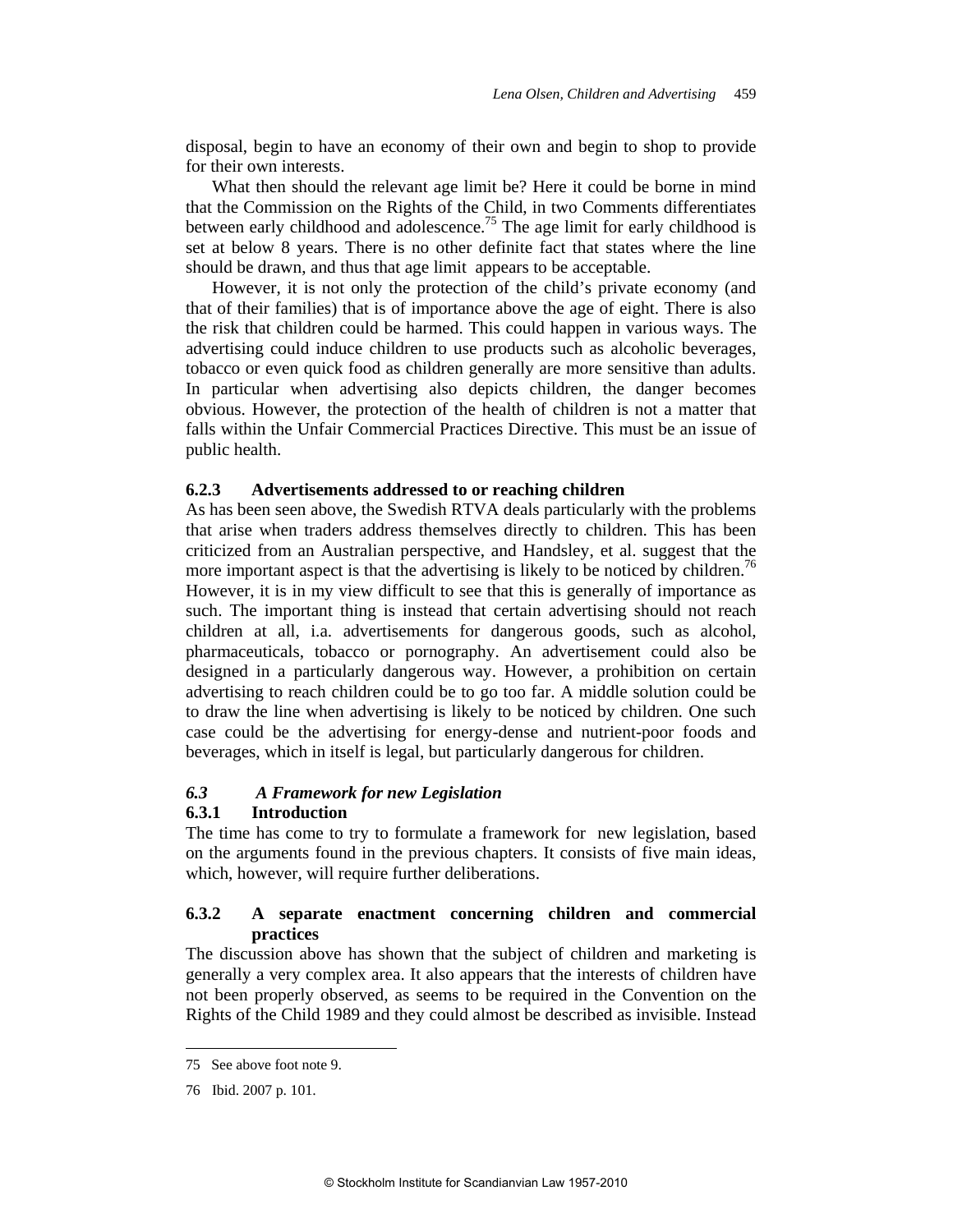of having one rule here and one rule there, a better approach would be to deal with all the various problems connected with the area in one piece of legislation.

## **6.3.3 A general prohibition against all advertising addressed to children below the age of 8 years**

This suggestion is based on a number of considerations. As has been seen above, children below that age are very sensitive, and have not the necessary intellectual capacity to evaluate advertising. They could not be considered as an effective party in a communication process, with hardly any money and very few interests of their own. Such advertising could be regarded as shooting at sitting ducks. Even if certain media, such as television, are probably worse than others, there is no reason to allow such advertising in some media such as Internet, and prohibit it in others. The reasons are the same.

## **6.3.4 Misleading advertising addressed to children from 8–17 years of age**

Particularly in connection with the youngest of the group, i.e. 8-12 year-olds, it is obvious that they are more easily deceived by misleading practices, even if the same also could be said of the older group. In the present Swedish Marketing Act as well as in the EC Unfair Commercial Practices Directive special consideration is given to the fact that children are more easily deceived. It might be better if this is more clearly provided for in the Act itself, than is the case today. A general clause specifically dealing with this problem is therefore suggested.

The various regulations of today contain a number of arguments that have been mentioned above and are still important. It concerns practices in which children are expressly exhorted to buy a product, encouraged to persuade their parents or other adults to buy the product for them, i.e. the pestering power of children, or where the children's trust in the parents are exploited. The first is motivated by the fact that children, according to family law, have limited resources and are generally not authorized to conclude contracts. In this regard the prohibition against directly addressed advertising to children below the age of 16 could also be mentioned. The second and third rule is motivated by the fact that children need to maintain a close and trusting relationship with their parents, which trade should not try to interfere with. Thus, such rules are needed as well.

## **6.3.5 A prohibition against dangerous advertising which reaches children or is likely to be noticed by children**

There are a number of dangerous products that might be of interest to children, such as alcohol, tobacco and gambling. Today there is another danger such as energy-dense and nutrient-poor foods and beverages. It appears to be altogether clear that advertisements for such goods might influence consumption habits, which at least is the intention. There is no reason why society should allow such potentially injurious influences.

Not only goods are potentially dangerous. Also advertisements in which children are depicted doing something dangerous have been mentioned in the present regulations. Such advertisements could even contain images of life such as pornographic pictures and violence that is not suited for children at all.